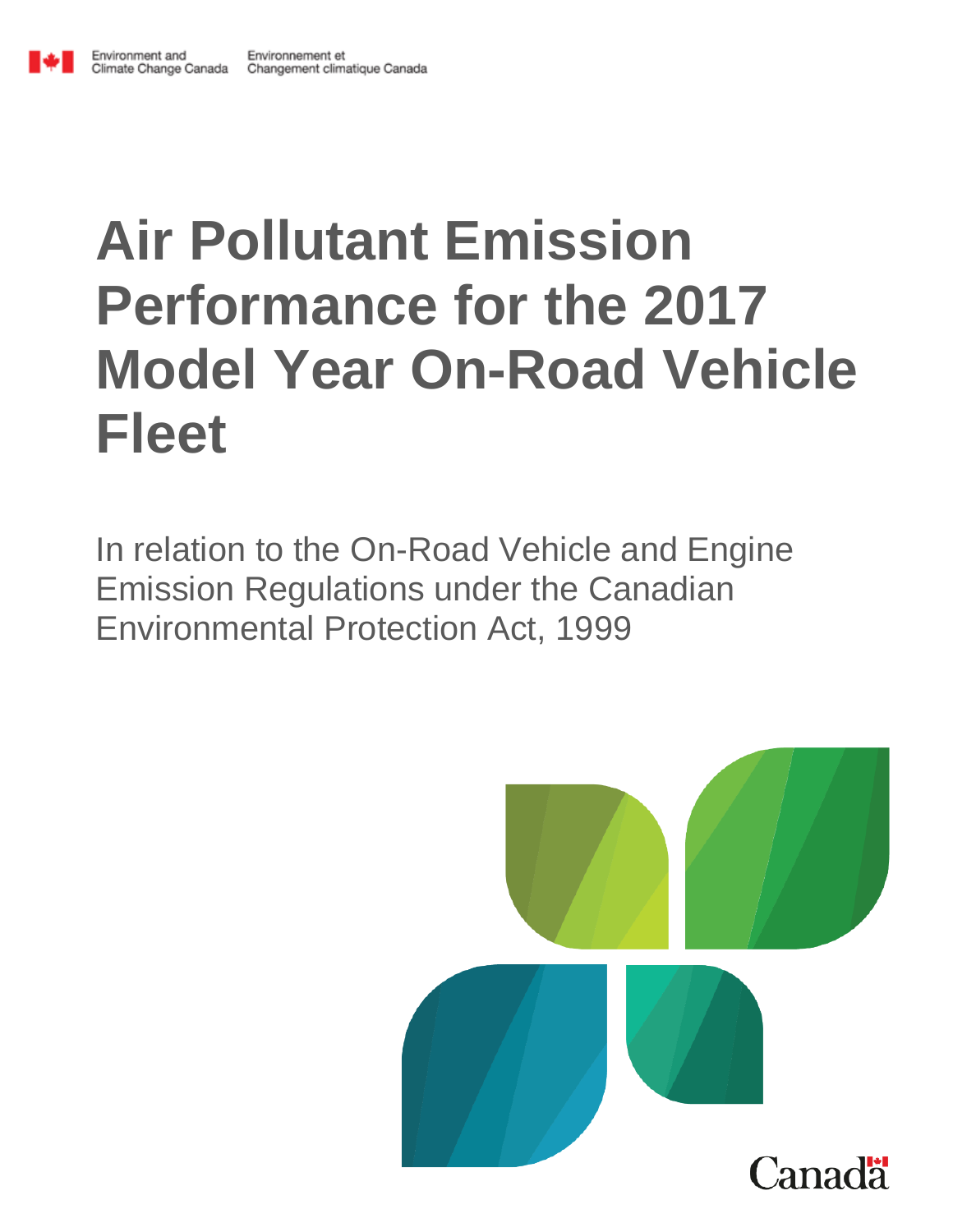#### **Notice**

The information contained in this report is compiled from data reported to Environment and Climate Change Canada pursuant to the On-Road Vehicle and Engine Emission Regulations under the Canadian Environmental Protection Act, 1999. Information presented in this report is subject to ongoing verification.

Cat. No.: En81-10E-PDF ISBN: 1927-2456

Unless otherwise specified, you may not reproduce materials in this publication, in whole or in part, for the purposes of

commercial redistribution without prior written permission from Environment and Climate Change Canada's copyright administrator. To obtain permission to reproduce Government of Canada materials for commercial purposes, apply for Crown Copyright Clearance by contacting:

Environment and Climate Change Canada Public Inquiries Centre 7th Floor, Fontaine Building 200 Sacré-Coeur Boulevard Gatineau QC K1A 0H3 Telephone: 819-997-2800 Toll Free: 1-800-668-6767 (in Canada only) Email[: ec.enviroinfo.ec@canada.ca](mailto:ec.enviroinfo.ec@canada.ca)

Cover photo: © GettyImages.ca Inside photos: © Environment and Climate Change Canada

© Her Majesty the Queen in Right of Canada, represented by the Minister of Environment and Climate Change, 2020

Aussi disponible en français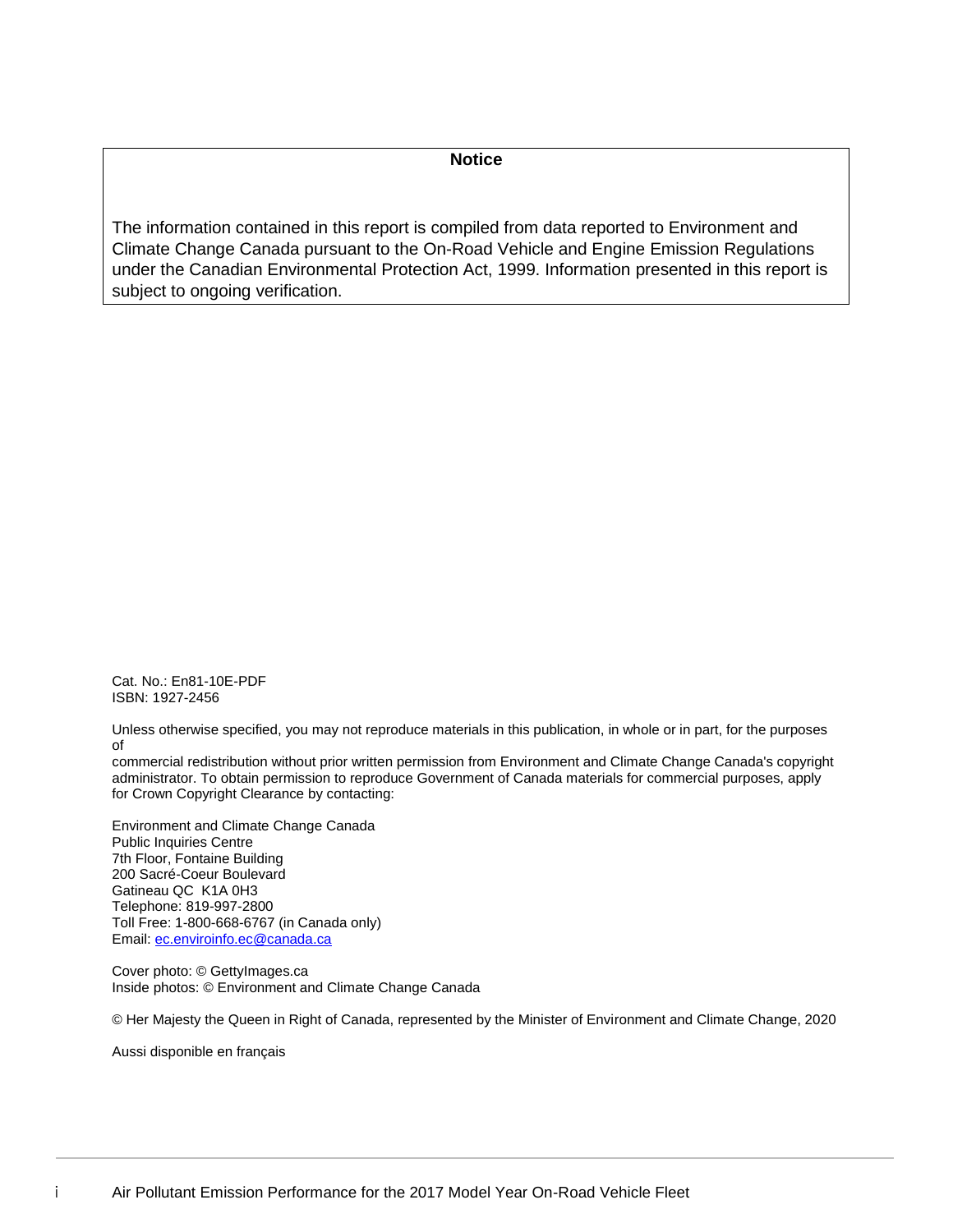## **TABLE OF CONTENTS**

| 4.1.3. Light-duty trucks 2, heavy light-duty trucks, and medium-duty passenger vehicles12 |  |
|-------------------------------------------------------------------------------------------|--|
|                                                                                           |  |
|                                                                                           |  |
|                                                                                           |  |
|                                                                                           |  |
|                                                                                           |  |
| 4.2.2. Heavy light-duty trucks and medium-duty passenger vehicles 16                      |  |
|                                                                                           |  |
|                                                                                           |  |
|                                                                                           |  |
|                                                                                           |  |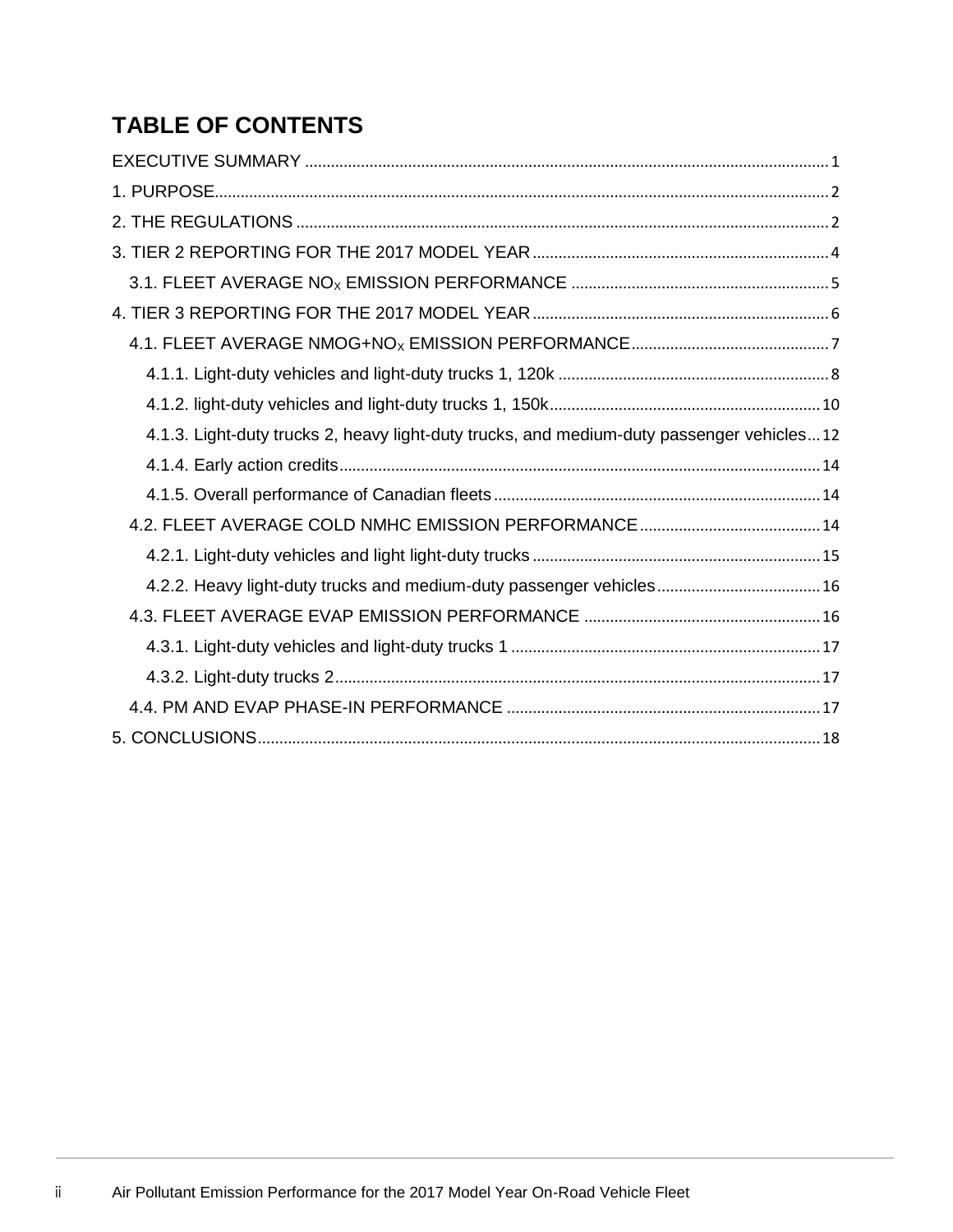## **LIST OF FIGURES**

| Figure 1: NOx fleet averages and standards for model years 2004 through 2016 |  |
|------------------------------------------------------------------------------|--|
|                                                                              |  |

## **LIST OF TABLES**

| Table 1: Light-duty vehicle, light light-duty truck, heavy light-duty truck and medium-duty    |
|------------------------------------------------------------------------------------------------|
| passenger vehicle Tier 2 federal test procedure bin exhaust emission standards (grams/mile)4   |
|                                                                                                |
|                                                                                                |
| Table 4: Summary of company average NOx values for the heavy light-duty and medium-duty        |
|                                                                                                |
| Table 5: Light-duty vehicle, light light-duty truck, heavy light-duty truck and medium-duty    |
| passenger vehicle Tier 3 federal test procedure bin exhaust emission standards (grams/mile)6   |
|                                                                                                |
|                                                                                                |
| Table 8: Declining fleet average Tier 3 federal test procedure emission standards for          |
|                                                                                                |
| Table 9: Declining fleet average Tier 3 supplemental federal test procedure emission standards |
|                                                                                                |
| Table 10: Summary of company average NMOG+NOx federal test procedure values for the            |
|                                                                                                |
| Table 11: Summary of company average NMOG+NOx supplemental federal test procedure              |
|                                                                                                |
| Table 12: Summary of company average NMOG+NOx federal test procedure values for the            |
|                                                                                                |
| Table 13: Summary of company average NMOG+NOx supplemental federal test procedure              |
|                                                                                                |
| Table 14: Summary of company average NMOG+NOx federal test procedure values for the light      |
| duty truck 2, heavy light-duty truck, and medium-duty passenger vehicle, 150K fleet 12         |
| Table 15: Summary of company average NMOG+NOx supplemental federal test procedure              |
| values for the light duty truck 2, heavy light-duty truck, and medium-duty passenger vehicle,  |
|                                                                                                |
| Table 16: Fleet average cold temperature NMHC exhaust emission standards 15                    |
| Table 17: Summary of company average cold NMHC values for the light-duty vehicle and light     |
|                                                                                                |
| Table 18: Summary of company average cold NMHC values for the heavy light-duty truck and       |
|                                                                                                |
| Table 19: Tier 3 diurnal plus hot soak emission standards in grams per test 16                 |
| Table 20: Summary of company average EVAP values for the light-duty vehicle and light duty     |
|                                                                                                |
| Table 21: Summary of company average EVAP values fro the light-duty truck 2 fleet17            |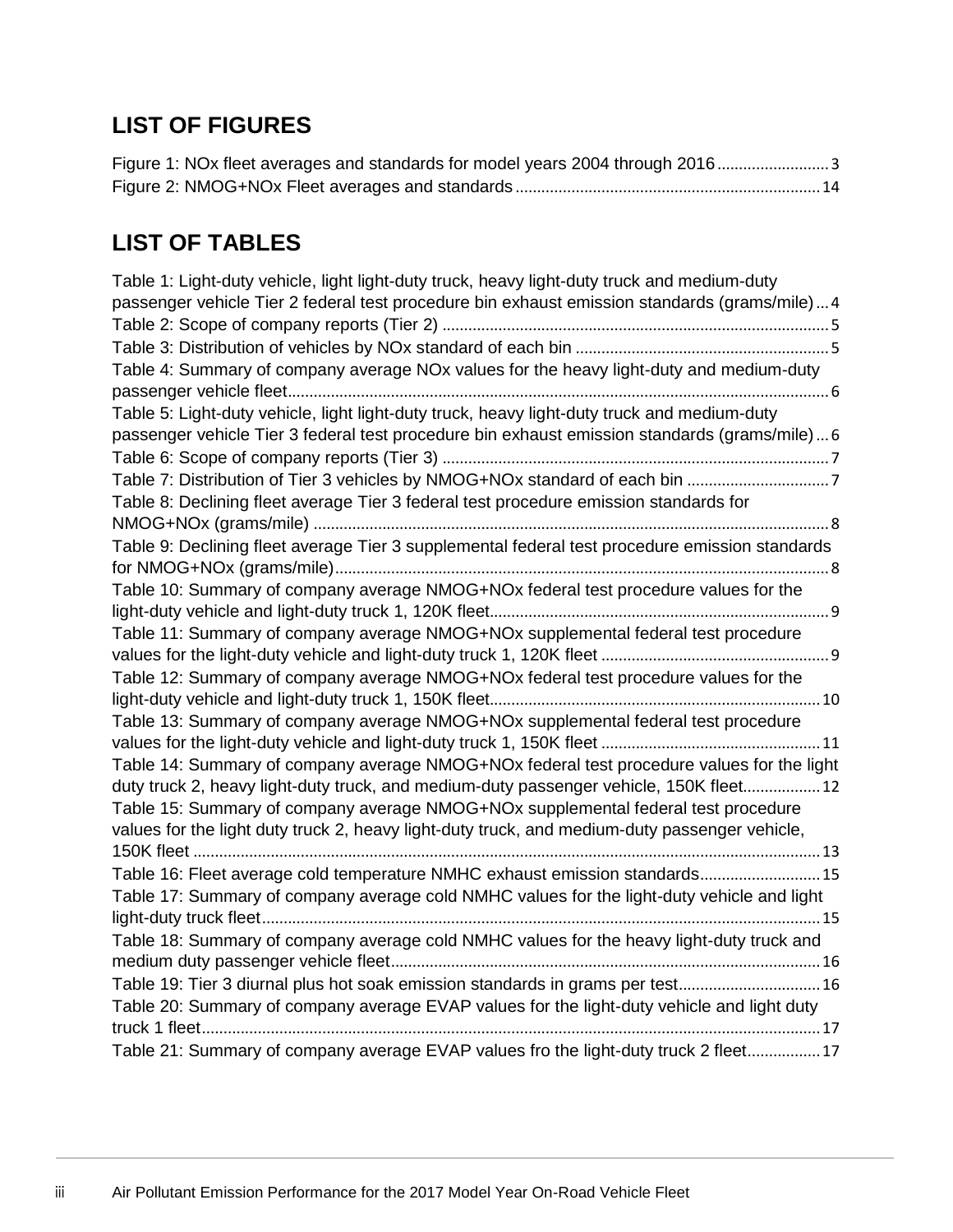## <span id="page-4-0"></span>**EXECUTIVE SUMMARY**

The On-Road Vehicle and Engine Emission Regulations (hereinafter referred to as the "Regulations") establish national emission standards to limit smog-forming emissions (non-methane organic gases (NMOG), nitrous oxides (NOx), particulate matter (PM), cold non-methane hydrocarbons (NMHC), evaporative emissions (EVAP)) from new on-road vehicles and engines. The Tier 3 fleet average standards continue to align with the progressively more stringent standards adopted by the U.S. Environmental Protection Agency (EPA) over the 2017 through 2025 model years. These Regulations require importers and manufacturers of new vehicles to meet fleet average emission standards for air pollutants and establish annual compliance reporting requirements. The 2017 model year, is the first model year in which companies are required to meet the new Tier 3 standards.

This report summarizes the fleet average air pollutant emission performance of the Canadian 2017 model year fleet of vehicles. A total of 23 companies submitted end of model year reports comprising a total of 1,987,313 vehicles manufactured in Canada or imported into Canada for the purpose of first retail sale. This report includes the fleet average NMOG+NOx, cold NMHC and EVAP values for each company as well as their number of emission credits or deficits. It also provides a comparison of the distribution of vehicles certified to the various emission bins and compares the overall NMOG+NOx performance with that of the pre-Tier 3 model years.

The average NMOG+NOx value for the Canadian 2017 model year combined fleet of light-duty vehicles and light-duty trucks 1 is 0.0937067 grams/mile compared to the standards of 0.086 grams/mile. The average NMOG+NOx value for the Canadian 2017 model year combined fleet of light-duty trucks 2, heavylight duty trucks and medium-duty passenger vehicles is 0.1113309 grams/mile compared to the standard of 0.101 grams/mile.

The overall NMOG+NOx fleet averages demonstrate continued industry improvements in emission performance since 2004. While the fleet average values are above the applicable standards for the 2017 model year, companies have three years to offset any deficits incurred, and currently remain in compliance with the fleet averaging provisions of the Regulations. All companies have complied with the 2017 PM and EVAP phase-in percentages and have met the Cold NMHC fleet average standards.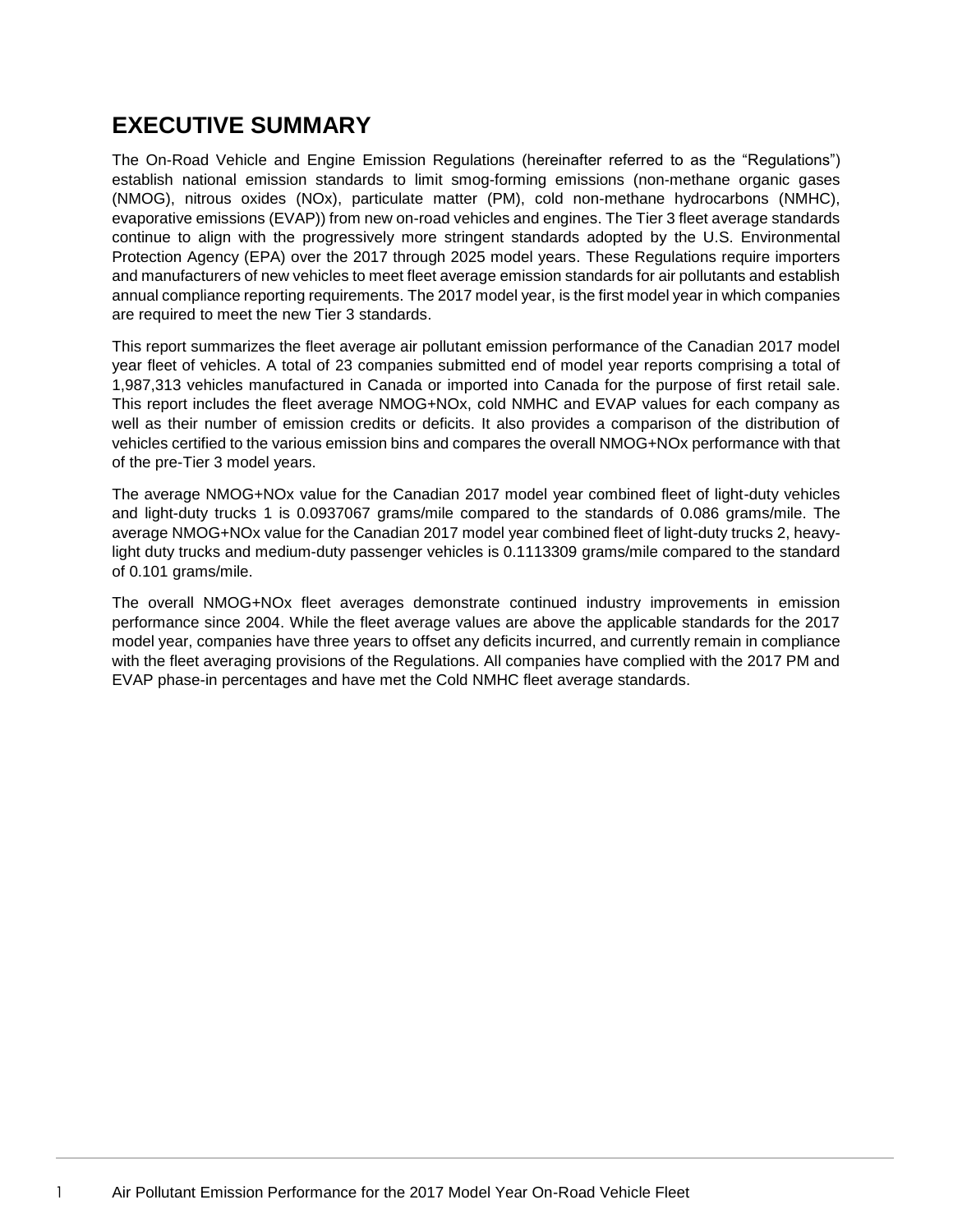## <span id="page-5-0"></span>**1. PURPOSE**

The purpose of this report is to summarize the fleet average air pollutant emission performance of individual companies and the overall Canadian fleet for the 2017 model year (MY). It is based on data submitted by companies in their end of model year reports and any subsequent revisions received prior to the publication of this report. It also serves to report on the effectiveness of the Canadian fleet average air pollutant emission program in achieving the environmental performance objectives outlined in the Regulations.

## <span id="page-5-1"></span>**2. THE REGULATIONS**

On January 1, 2004, the On-Road Vehicle and Engine Emission Regulations came into effect under the *Canadian Environmental Protection Act, 1999* (CEPA). These Regulations introduced more stringent national emission standards for on-road vehicles and engines. The Regulations align Canada's emission standards for light-duty vehicles<sup>1</sup> (LDVs), light light-duty trucks<sup>2</sup> (LLDTs) composed of Light-Duty Trucks 1 (LDT1) and Light-Duty Trucks 2 (LDT2), heavy light-duty trucks<sup>3</sup> (HLDTs) composed of Light-Duty Trucks 3 (LDT3) and Light-Duty Trucks 4 (LDT4), medium-duty passenger vehicles<sup>4</sup> (MDPVs), heavy-duty vehicles, heavy-duty engines and on-road motorcycles with those of the United States Environmental Protection Agency (U.S. EPA) through incorporation by reference to the U.S. Code of Federal Regulations (CFR).

From model year 2004 through model year 2016, companies were required to meet fleet average NOx emission standards (Tier 1 and Tier 2 standards). [Figure 1](#page-6-0) shows the overall Canadian performance during those years.

 $\overline{\phantom{a}}$ 

<sup>&</sup>lt;sup>1</sup> Light-duty vehicles are generally passenger cars.

<sup>2</sup> Light light-duty trucks are generally vans, sport utility vehicles and pick-up trucks having GVWR of 2 722 kg (6 000 pounds) or less.

<sup>3</sup> Heavy light-duty trucks are generally vans, sport utility vehicles and pick-up trucks having a GVWR of more than 2 722 (6 000 pounds) and up to 3 856 kg (8 500 pounds).

<sup>4</sup> Medium-duty passenger vehicles are generally heavier passenger-type vehicles, such as vans and sport utility vehicles having a gross vehicle weight rating (GVWR) greater than 3 856 kg (8 500 pounds) and less than 4 536 kg (10 000 pounds).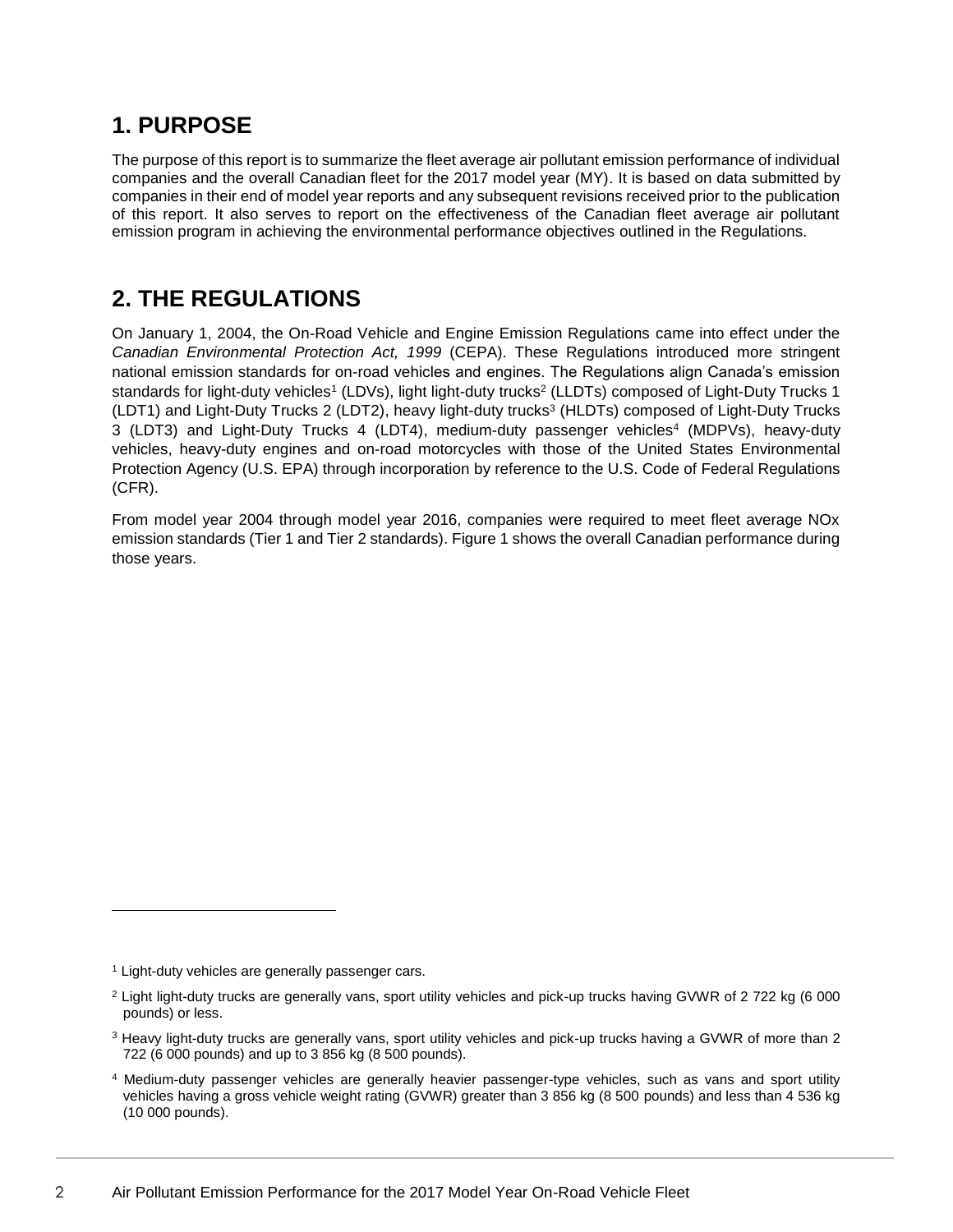

<span id="page-6-0"></span>Figure 1: NOx fleet averages and standards for model years 2004 through 2016

The Regulations were subsequently amended in 2015 to set new emission standards for passenger cars, light-duty trucks and certain heavy-duty vehicles for 2017 and later model years that are imported or manufactured in Canada. The amendments establish progressively more stringent vehicles and fleet average standards over the model years 2017 to 2025 for combined emissions of NMOG and NOx and establish a phase-in schedule for more stringent PM and evaporative emission standards, in alignment with the U.S. EPA standards adopted in 2014.

A company's fleet of light-duty vehicles, light-duty trucks and medium-duty passenger vehicles will have to comply with progressively more stringent exhaust emission standards, reaching a fleet average standard for emission of NMOG+NOx of 30 milligrams per mile as of model year 2025. Similarly, heavy-duty vehicle weight classes  $2B<sup>5</sup>$  and  $3<sup>6</sup>$  will be required to comply with progressively more stringent fleet average standards for emissions of NMOG+NOx, reaching fleet average standards of 178 milligrams/mile and 247 milligrams/mile, respectively, as of model year 2022.

Also, as of model year 2017, new particulate matter (PM) exhaust emission standards are introduced by means of a phase-in approach through which an increasing percentage of vehicles in a company's fleet for each successive model year will be required to comply with the standards, with full implementation starting with model year 2021. An alternative phase-in compliance approach for these standards allows companies to conform to the standards by demonstrating that an equivalent number of vehicles conform to the new standards, when averaged over more than one model year included in the phase-in period. For vehicles

l

<sup>5</sup> Heavy-duty Class 2B vehicles are generally delivery vans and heavy-duty pick-up trucks having a GVWR of more than 3 856 kg (8 500 lb) but less than or equal to 4 536 kg (10 000 lb).

<sup>6</sup> Heavy-duty Class 3 vehicles are generally delivery vans and heavy-duty pick-up trucks have a GVWR of more than 4 536 kg (10 000 lb) but less than or equal to 6 530 kg (14 000 lb).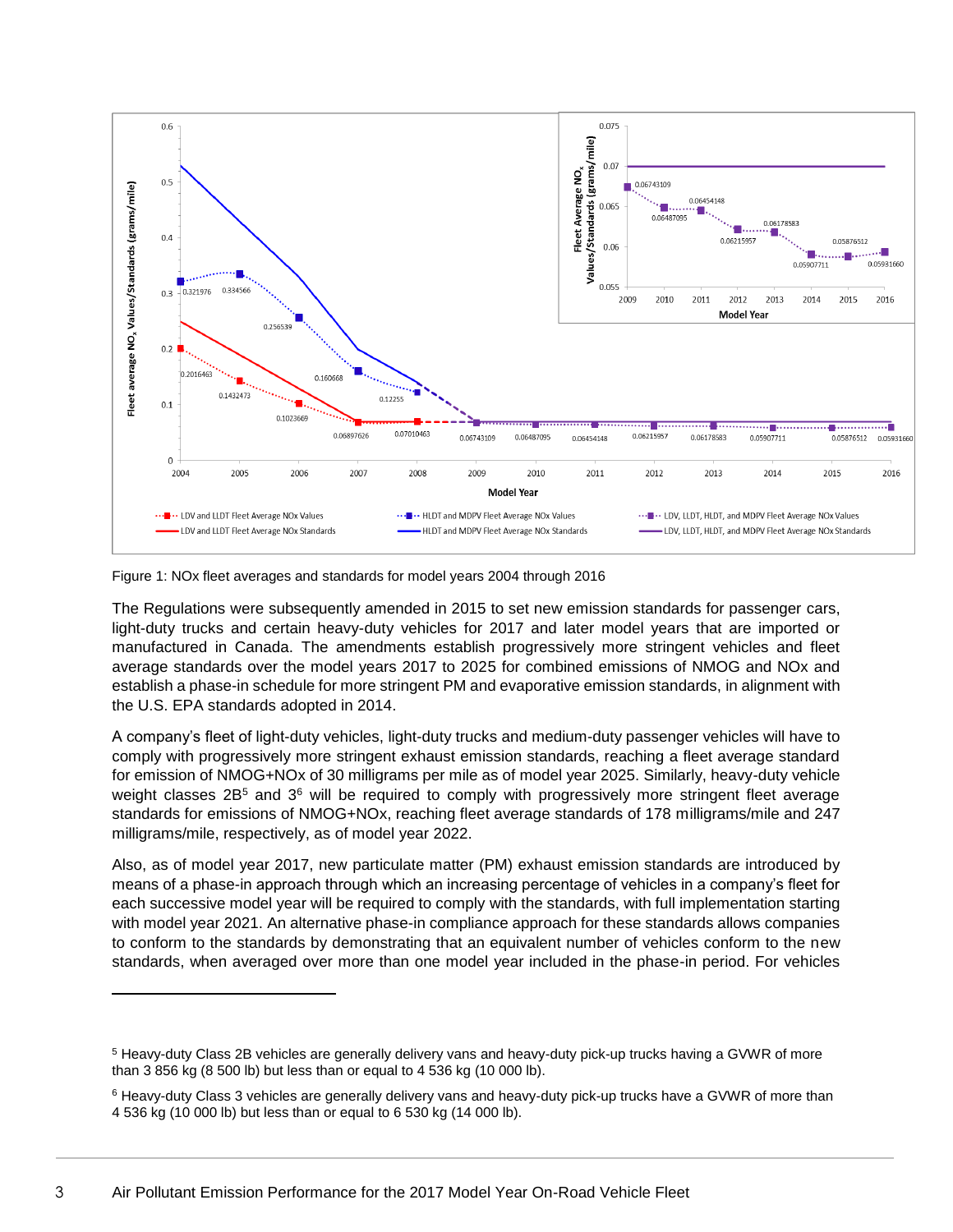with a gross vehicle weight rating (GVWR) up to 6 000 lb, the PM standard is 3 milligrams/mile. For vehicles with a GVWR above 6 000 lb and up to 14 000 lb, this standard is 3 milligrams/mile for the applicable lightduty trucks and MDPVs, and 8 milligrams/mile and 10 milligrams/mile for heavy-duty vehicle weight classes 2B and 3, respectively.

As of model year 2017, new evaporative emission (EVAP) standards are introduced by means of a phasein approach through which an increasing percentage of a company's fleet of vehicles for each successive model year will be required to comply with the standards, with full implementation starting with model year 2022. An alternative phase-in compliance approach for these standards allows companies to conform to the standards by demonstrating that an equivalent number of vehicles conform to the new standards, when averaged over more than one model year included in the phase-in period. For LDV and LDT1 vehicles, this standard is 0.3 grams per test. For LDT2 vehicles, this standard is 0.4 grams per test. For HLDTs, this standard is 0.5 grams per test and for heavy-duty vehicles (Class 2B and 3), this standard is 0.6 grams per test.

The amendments also introduce new fleet average standards in Canada for cold temperature exhaust emissions of non-methane hydrocarbons (NMHCs). For fleets consisting of vehicles with a GVWR up to 6 000 lb, the cold temperature NMHC fleet average standard is fixed at 0.3 grams/mile, starting with the 2017 model year. For fleets consisting of vehicles with a GVWR above 6 000 lb and up to 14 000 lb, the cold temperate NMHC fleet average standard is fixed at 0.5 grams/mile, starting with the 2017 model year.

Flexibilities for vehicles sold concurrently in Canada and the United States are included for compliance with the fleet average emission standards as well as the phase-in emission standards. These flexibilities recognize that the emission performance of a company's fleet of vehicle models that are sold concurrently in the United States is effectively anchored by the U.S. regulatory program.

The Regulations require that all companies submit a compliance report to the Minister no later than May 1 after the end of each model year. The end of model year report must contain detailed information concerning the company's fleet(s) and/or groups of vehicles.

For more information regarding the Regulations, or more specifically, the calculation of fleet average values and emission credits or deficits, please refer to the Regulations, which can be found on the Environment and Climate Change Canada [CEPA Environmental Registry.](http://ec.gc.ca/lcpe-cepa/eng/regulations/detailReg.cfm?intReg=65)

## <span id="page-7-0"></span>**3. TIER 2 REPORTING FOR THE 2017 MODEL YEAR**

HLDTs and MDPVs are not subject to Tier 3 standards for the 2017 model year and therefore must continue to comply with the Tier 2 standards, unless the company has elected to voluntarily certify the vehicles to Tier 3 standards. Companies certify their vehicles to a bin for which there are specific emission standards for NOx and other pollutants (see [Table 1\)](#page-7-1). [Table 2](#page-8-1) presents the companies that submitted an end of model year report which contained vehicles that were certified to Tier 2 standards, including the vehicle makes and the number of Tier 2 certified test groups.

| federal test procedure bin exhaust emission standards (grams/mile) |                        |             |           |              |           |
|--------------------------------------------------------------------|------------------------|-------------|-----------|--------------|-----------|
| <b>Bin number</b>                                                  | <b>NO</b> <sub>x</sub> | <b>NMOG</b> | <b>CO</b> | Formaldehyde | <b>PM</b> |
| 8                                                                  | 0.20                   | 0.125/0.156 | 4.2       | 0.018        | 0.02      |
|                                                                    | 0.15                   | 0.09        | 4.2       | 0.018        | 0.02      |
| 6                                                                  | 0.10                   | 0.09        | 4.2       | 0.018        | 0.01      |
| 5                                                                  | 0.07                   | 0.09        | 4.2       | 0.018        | 0.01      |
|                                                                    | 0.04                   | 0.07        | 2.1       | 0.011        | 0.01      |
| 3                                                                  | 0.03                   | 0.055       | 2.1       | 0.011        | 0.01      |
| າ                                                                  | 0.02                   | 0.01        | 2.1       | 0.004        | 0.01      |
|                                                                    | 0.00                   | 0.00        | 0.0       | 0.000        | 0.00      |

<span id="page-7-1"></span>Table 1: Light-duty vehicle, light light-duty truck, heavy light-duty truck and medium-duty passenger vehicle Tier 2 federal test procedure bin exhaust emission standards (grams/mile)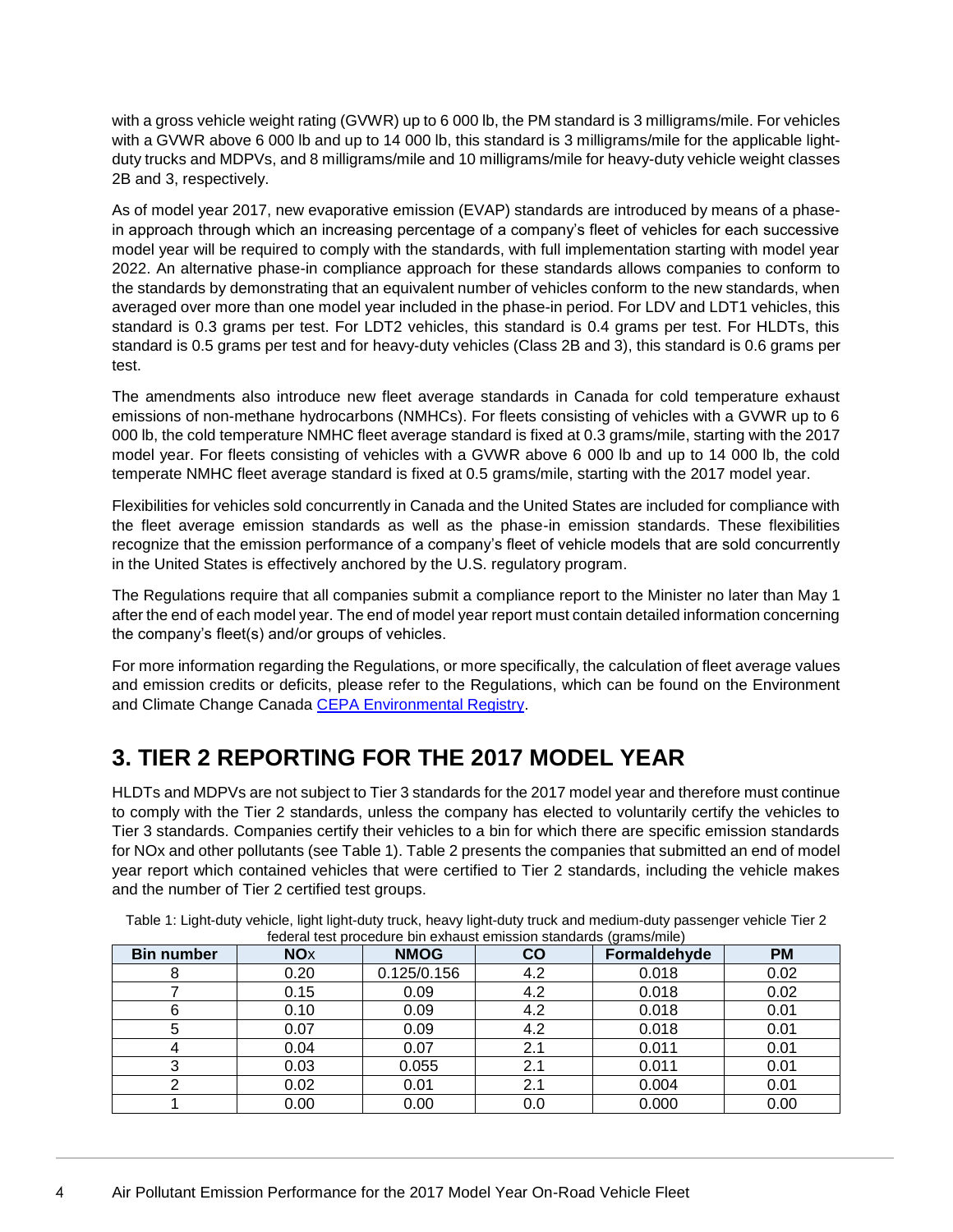<span id="page-8-1"></span>

| Company                      | <b>Makes</b>                                       | <b>Number of test groups</b> |
|------------------------------|----------------------------------------------------|------------------------------|
| <b>BMW Group Canada</b>      | BMW, Mini, Rolls-Royce                             |                              |
| FCA Canada Inc.              | Chrysler, Dodge, Jeep, Fiat,<br>Alfa Romeo, RAM    | 3                            |
| Ford Motor Company of        | Ford, Lincoln                                      | 9                            |
| Canada, Ltd.                 |                                                    |                              |
| General Motors of Canada     | Buick, Cadillac, Chevrolet,                        | 6                            |
| Company                      | <b>GMC</b>                                         |                              |
| Honda Canada Inc.            | Acura, Honda                                       |                              |
| Lotus Cars Ltd               | Lotus                                              |                              |
| Maserati North America, Inc. | Maserati                                           |                              |
| Mercedes-Benz Canada Inc.    | Mercedes, Smart                                    | 4                            |
| Porsche Cars Canada, Ltd.    | Porsche                                            | 3                            |
| Toyota Canada Inc.           | Lexus, Scion, Toyota                               | 3                            |
| Volkswagen Group Canada      | Audi, Bentley, Bugatti,<br>Lamborghini, Volkswagen | $\overline{2}$               |

#### Table 2: Scope of company reports (Tier 2)

#### <span id="page-8-0"></span>**3.1. FLEET AVERAGE NO<sup>X</sup> EMISSION PERFORMANCE**

[Table 3](#page-8-2) summarizes the distribution of vehicles by the NOx standard for each Tier 2 bin. It also provides the calculated fleet average NOx value of the Canadian Tier 2 fleet for the 2017 model year.

<span id="page-8-2"></span>

| Tier and bin number | <b>NOx standard</b><br>(grams/mi) | <b>Total number of</b><br>vehicles in "bin" | Percentage of<br>vehicles in "bin" |
|---------------------|-----------------------------------|---------------------------------------------|------------------------------------|
| Tier 2 Bin 8        | 0.20                              | 843                                         | 0.28                               |
| Tier 2 Bin 7        | 0.15                              |                                             |                                    |
| Tier 2 Bin 6        | 0.10                              |                                             |                                    |
| Tier 2 Bin 5        | 0.07                              | 230 947                                     | 77.42                              |
| Tier 2 Bin 4        | 0.04                              | 66 522                                      | 22.3                               |
| Tier 2 Bin 3        | 0.03                              |                                             |                                    |
| Tier 2 Bin 2        | 0.02                              |                                             |                                    |
| Tier 2 Bin 1        | 0.00                              |                                             |                                    |

Table 3: Distribution of vehicles by NOx standard of each bin

For the 2017 model year, almost all of the 298 312 Tier 2 vehicles (99.72% of the fleet) were certified to a bin at or below the fleet average NOx standard of 0.07 grams/mile. The average NOx value for the Canadian fleet was 0.0636775 grams/mile.

A total of 11 companies submitted a report containing Tier 2 vehicles for the 2017 model year composed of HLDT's and MDPV's.

The company average NOx values ranged from 0.053667 grams/mile to 0.070000 grams/mile for the fleet of HLDTs, and MDPVs, and no companies reported a fleet average NOx value that was above the standard of 0.07 grams/mile (see [Table 4\)](#page-9-1).

A total of 1 886 credits were generated by companies for the 2017 model year. No company incurred a deficit with respect to their fleet, and no company reported a deficit at the end of this model year. In addition, there were no Tier 2 credit transfers to or from companies for the 2017 model year.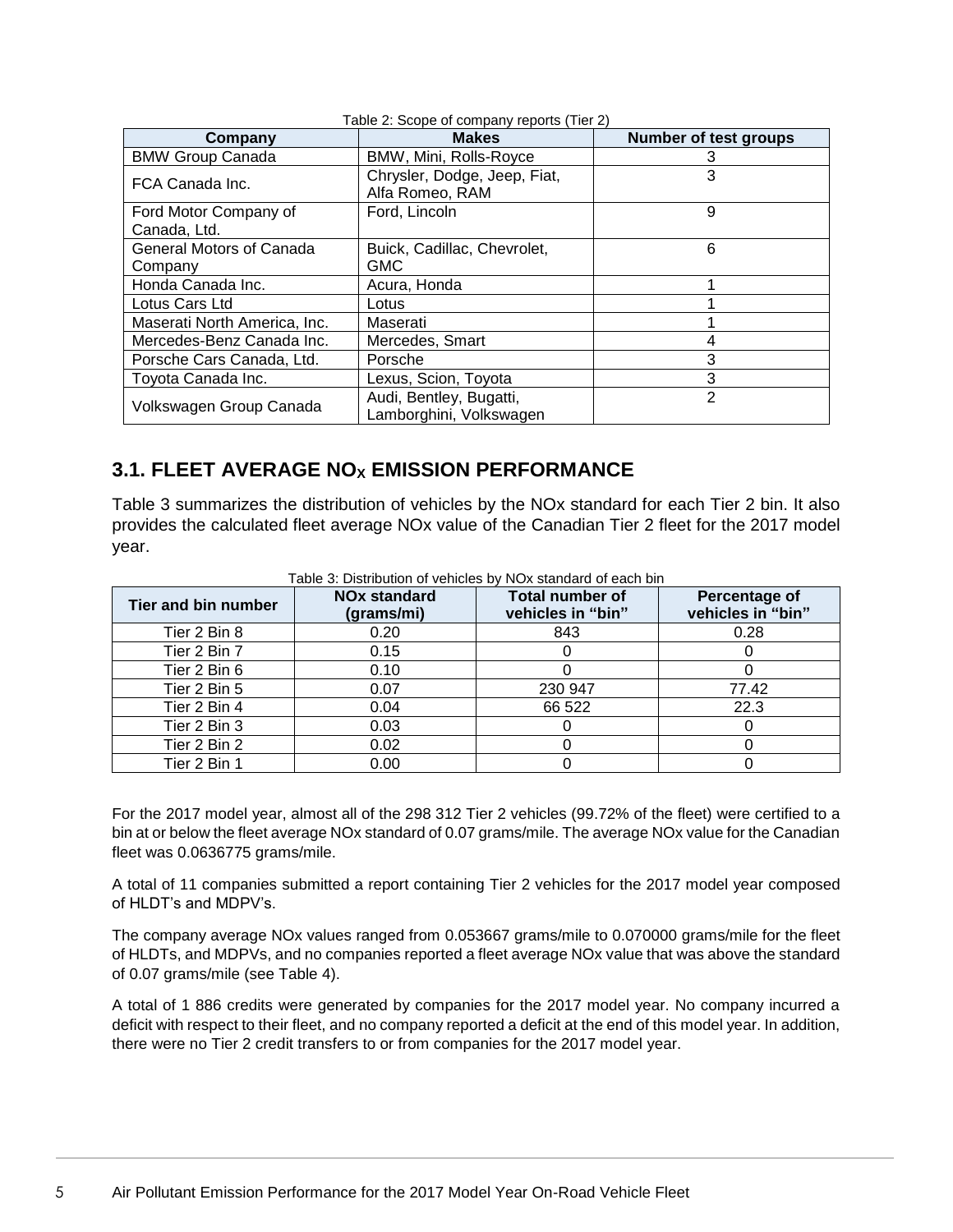| Company                               | <b>Total number of</b><br>vehicles in fleet | <b>Fleet average NOx</b><br>value (grams/mile) | Total 2017 model<br>year credits |
|---------------------------------------|---------------------------------------------|------------------------------------------------|----------------------------------|
| <b>BMW Group Canada</b>               | 1905                                        | 0.07                                           | 0                                |
| FCA Canada Inc.                       | 12672                                       | 0.053667                                       | 207                              |
| Ford Motor Company<br>of Canada, Ltd. | 116889                                      | 0.055646                                       | 1678                             |
| General Motors of<br>Canada Company   | 127 945                                     | 0.07                                           | 0                                |
| Honda Canada Inc.                     | 4 530                                       | 0.07                                           | $\Omega$                         |
| Lotus Cars Ltd                        | 13                                          | 0.07                                           | $\Omega$                         |
| Maserati North<br>America, Inc.       | 745                                         | 0.07                                           | 0                                |
| Mercedes-Benz<br>Canada Inc.          | 11734                                       | 0.069884                                       |                                  |
| Porsche Cars Canada,<br>Ltd.          | 1614                                        | 0.07                                           | 0                                |
| Toyota Canada Inc.                    | 11 654                                      | 0.07                                           | $\Omega$                         |
| Volkswagen Group<br>Canada            | 8611                                        | 0.07                                           | 0                                |

<span id="page-9-1"></span>Table 4: Summary of company average NOx values for the heavy light-duty and medium-duty passenger vehicle fleet

### <span id="page-9-0"></span>**4. TIER 3 REPORTING FOR THE 2017 MODEL YEAR**

Under the Tier 3 standards, companies certify a vehicle to a combined "NMOG + NOx" bin. These bins represent the Federal Test Procedure (FTP) standards that vehicles are certified against. For the 2017 model year, a company's fleet average NMOG+NOx FTP values are calculated over the following fleets:

- 1) A company's fleet that is composed of all of its light-duty vehicles and light-duty trucks 1 to which the applicable NMOG+NOx standard applies for a useful life of 120 000 miles;
- 2) A company's fleet that is composed of all of its light-duty vehicles and light-duty trucks 1 to which the applicable NMOG+NOx standard applies for a useful life of 150 000 miles;
- 3) A company's fleet that is composed of all of its light-duty trucks 2.

Table 5 presents the corresponding exhaust emission standards for the Tier 3 FTP bins.

<span id="page-9-2"></span>Table 5: Light-duty vehicle, light light-duty truck, heavy light-duty truck and medium-duty passenger vehicle Tier 3 federal test procedure bin exhaust emission standards (grams/mile)

| <b>Bin Number</b> | NMOG + NOX | $\overline{c}$ | Formaldehyde | <b>PM</b> |
|-------------------|------------|----------------|--------------|-----------|
| 160               | 0.160      | 4.2            | 0.004        | 0.003     |
| 125               | 0.125      | 2.1            | 0.004        | 0.003     |
| 1101              | 0.110      | 2.1            | 0.004        | 0.003     |
| $85^{1}$          | 0.085      | 2.1            | 0.004        | 0.003     |
| 70                | 0.070      | 1.7            | 0.004        | 0.003     |
| 50                | 0.050      | 1.7            | 0.004        | 0.003     |
| 30                | 0.030      | 1.0            | 0.004        | 0.003     |
| 20                | 0.020      | 1.0            | 0.004        | 0.003     |
|                   | 0.000      | 0.0            | 0.000        | 0.000     |

1 Transitional Bins to which vehicles may be certified to through model year 2019.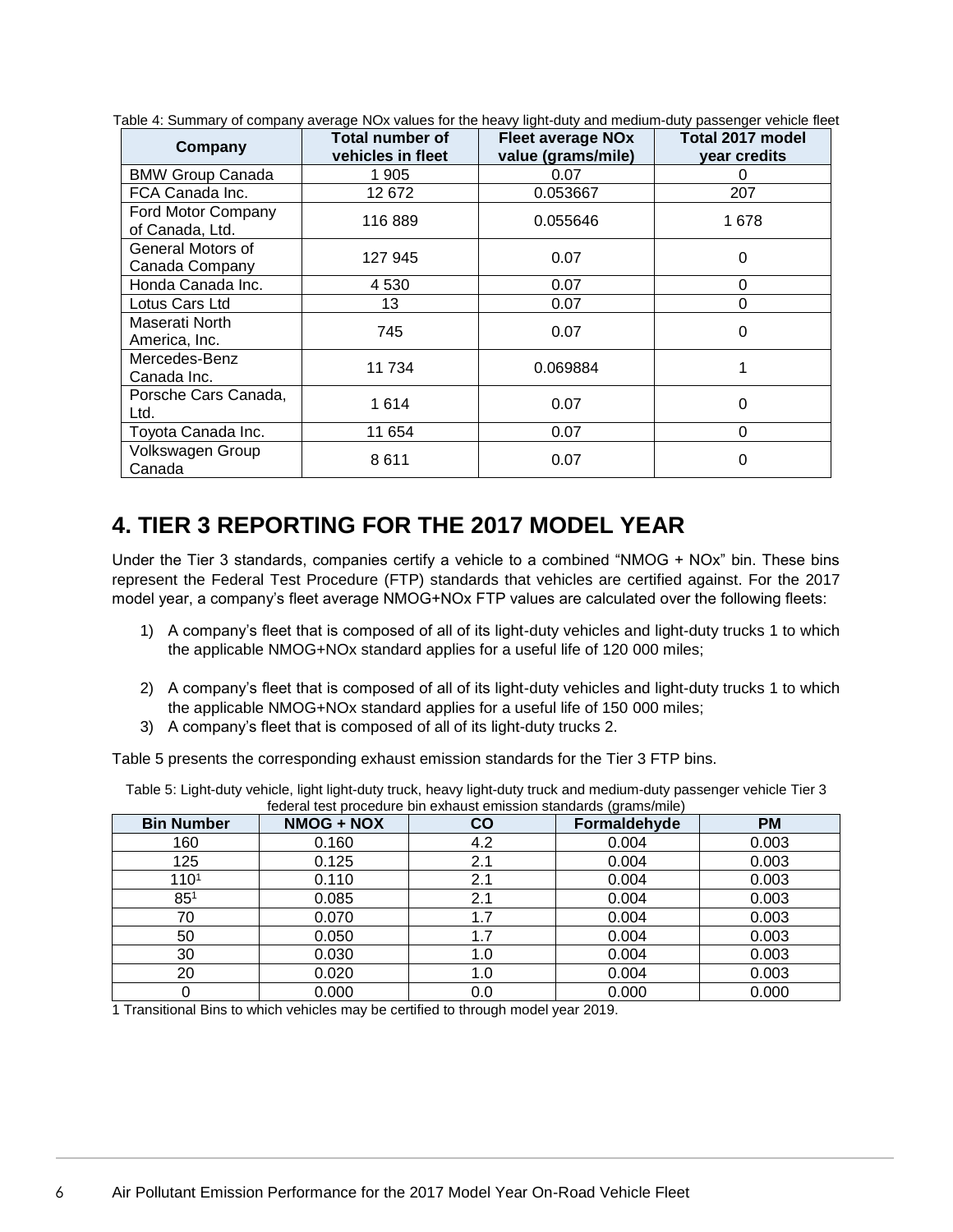<span id="page-10-3"></span>[Table](#page-10-3) *6* presents the companies that submitted an end of model year report which contained vehicles that were certified to Tier 3 standards, including the vehicle makes and the number of Tier 3 certified test groups.

<span id="page-10-1"></span>

| Table 6: Scope of company reports (Tier 3) |                                                    |                              |  |  |
|--------------------------------------------|----------------------------------------------------|------------------------------|--|--|
| Company                                    | <b>Makes</b>                                       | <b>Number of test groups</b> |  |  |
| Aston Martin Lagonda Ltd.                  | <b>Aston Martin</b>                                | 2                            |  |  |
| <b>BMW Group Canada</b>                    | BMW, Mini, Rolls-Royce                             | 26                           |  |  |
| FCA Canada Inc.                            | Chrysler, Dodge, Jeep, Fiat, Alfa<br>Romeo, RAM    | 23                           |  |  |
| Ferrari North America, Inc.                | Ferrari                                            | 3                            |  |  |
| Ford Motor Company of Canada, Ltd.         | Ford, Lincoln                                      | 37                           |  |  |
| General Motors of Canada Company           | Buick, Cadillac, Chevrolet, GMC                    | 30                           |  |  |
| Honda Canada Inc.                          | Acura, Honda                                       | 21                           |  |  |
| Hyundai Auto Canada Corp.                  | Hyundai                                            | 21                           |  |  |
| Jaguar Land Rover Canada, ULC              | Jaguar, Land Rover                                 | 7                            |  |  |
| Kia Canada Inc.                            | Kia                                                | 23                           |  |  |
| Maserati North America, Inc.               | Maserati                                           | 3                            |  |  |
| Mazda Canada Inc.                          | Mazda                                              | 10                           |  |  |
| McLaren Automotive Ltd.                    | McLaren                                            |                              |  |  |
| Mercedes-Benz Canada Inc.                  | Mercedes, Smart                                    | 16                           |  |  |
| Mitsubishi Motor Sales of Canada           | Mitsubishi                                         |                              |  |  |
| Nissan Canada Inc.                         | Infiniti, Nissan                                   | 32                           |  |  |
| Porsche Cars Canada, Ltd.                  | Porsche                                            | 8                            |  |  |
| Subaru Canada, Inc.                        | Subaru                                             | 8                            |  |  |
| Tesla Motors Canada Inc.                   | Tesla                                              | 3                            |  |  |
| Toyota Canada Inc.                         | Lexus, Scion, Toyota                               | 30                           |  |  |
| Volkswagen Group Canada                    | Audi, Bentley, Bugatti, Lamborghini,<br>Volkswagen | 24                           |  |  |
| Volvo Cars of Canada Corp.                 | Volvo                                              | 4                            |  |  |

[Table 7](#page-10-2) summarizes the distribution of vehicles by the NMOG+NOx standard for each bin.

Table 7: Distribution of Tier 3 vehicles by NMOG+NOx standard of each bin

<span id="page-10-2"></span>

| <b>Tier and Bin Number</b>                                  | <b>NMOG+NOx standard</b><br>(grams/mile) | <b>Total number of</b><br>vehicles in "bin" | Percentage of<br>vehicles in "bin" |  |
|-------------------------------------------------------------|------------------------------------------|---------------------------------------------|------------------------------------|--|
| Tier 3 Bin 160                                              | 0.160                                    | 42 766                                      | 2.53                               |  |
| Tier 3 Bin 125                                              | 0.125                                    | 634 765                                     | 37.59                              |  |
| Tier 3 Bin 110 <sup>1</sup>                                 | 0.110                                    | 368 531                                     | 21.82                              |  |
| Tier $3$ Bin $851$                                          | 0.085                                    | 6 10 6                                      | 0.36                               |  |
| Tier 3 Bin 70                                               | 0.070                                    | 472 614                                     | 27.99                              |  |
| Tier 3 Bin 50                                               | 0.050                                    | 9 2 0 1                                     | 0.54                               |  |
| Tier 3 Bin 30                                               | 0.030                                    | 145 872                                     | 8.64                               |  |
| Tier 3 Bin 20                                               | 0.020                                    | $\Omega$                                    |                                    |  |
| Tier 3 Bin 0                                                | 0.000                                    | 9 1 4 6                                     | 0.53                               |  |
| Total number of Tier 3 vehicles in 2017 MY fleet<br>1688614 |                                          |                                             |                                    |  |

1 Transitional Bins

#### <span id="page-10-0"></span>**4.1. FLEET AVERAGE NMOG+NO<sup>X</sup> EMISSION PERFORMANCE**

This section describes the manufacturers NMOG+NOx fleet average performance.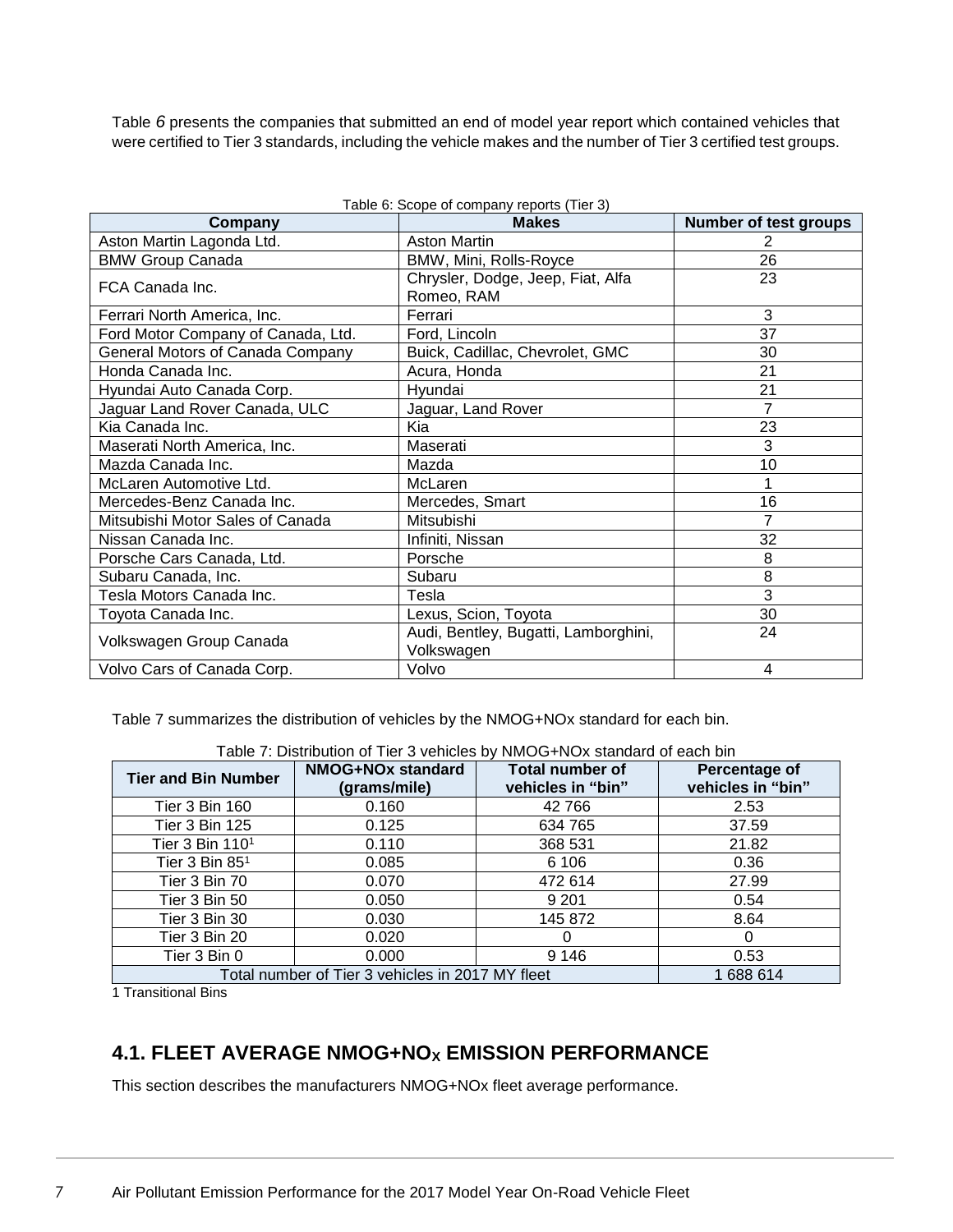[Table 8](#page-11-1) an[d Table 9,](#page-11-2) both taken from section 86.1811-17 of the Code of Federal Regulations (CFR), present the declining fleet average Tier 3 FTP and Supplemental Federal Test Procedure (SFTP) emission standards for NMOG+NOx from model year 2017 to model year 2025.

| <b>Model Year</b> | LDV, LDT1 - 150 000<br>mile useful life <sup>1</sup> | LDV, LDT1 - 120 000<br>mile useful life <sup>1</sup> | LDT2, HLDT <sup>2</sup> |
|-------------------|------------------------------------------------------|------------------------------------------------------|-------------------------|
| 2017 <sup>3</sup> | 0.086                                                | 0.073                                                | 0.101                   |
| 2018              | 0.079                                                | 0.067                                                | 0.092                   |
| 2019              | 0.072                                                | 0.061                                                | 0.083                   |
| 2020              | 0.065                                                | 0.055                                                | 0.074                   |
| 2021              | 0.058                                                | 0.049                                                | 0.065                   |
| 2022              | 0.051                                                | 0.043                                                | 0.056                   |
| 2023              | 0.044                                                | 0.037                                                | 0.047                   |
| 2024              | 0.037                                                | 0.031                                                | 0.038                   |
| 2025              | 0.030                                                | 0.026                                                | 0.030                   |

<span id="page-11-1"></span>Table 8: Declining fleet average Tier 3 federal test procedure emission standards for NMOG+NOx (grams/mile)

1 Vehicles certified to standards based on a useful life of 120 000 miles may comply based on the fleet-average standard specified for 150 000 mile useful life in certain circumstances as specified i[n paragraph \(b\)\(8\)\(iii\)\(A\)](https://www.law.cornell.edu/cfr/text/40/86.1811-17#b_8_iii_A) of this section.

2 MDPVs are subject to all the same emission standards and certification provisions that apply to LDT4.

3 HLDT and MDPV must meet the Tier 3 standards starting with model year 2018.

<span id="page-11-2"></span>Table 9: Declining fleet average Tier 3 supplemental federal test procedure emission standards for NMOG+NOx (grams/mile)

| <b>Model year</b> | NMOG + NOX<br>(grams/mile) |
|-------------------|----------------------------|
| 2017 <sup>1</sup> | 0.103                      |
| 2018              | 0.097                      |
| 2019              | 0.090                      |
| 2020              | 0.083                      |
| 2021              | 0.077                      |
| 2022              | 0.070                      |
| 2023              | 0.063                      |
| 2024              | 0.057                      |
| 2025              | 0.050                      |

1 HLDT and MDPV must meet the Tier 3 standards starting with model year 2018.

#### <span id="page-11-0"></span>4.1.1. Light-duty vehicles and light-duty trucks 1, 120k

<span id="page-11-3"></span>[Table](#page-11-3) *10* presents the summary of the company average NMOG+NOx FTP values for their LDV/LDT1 120k fleets.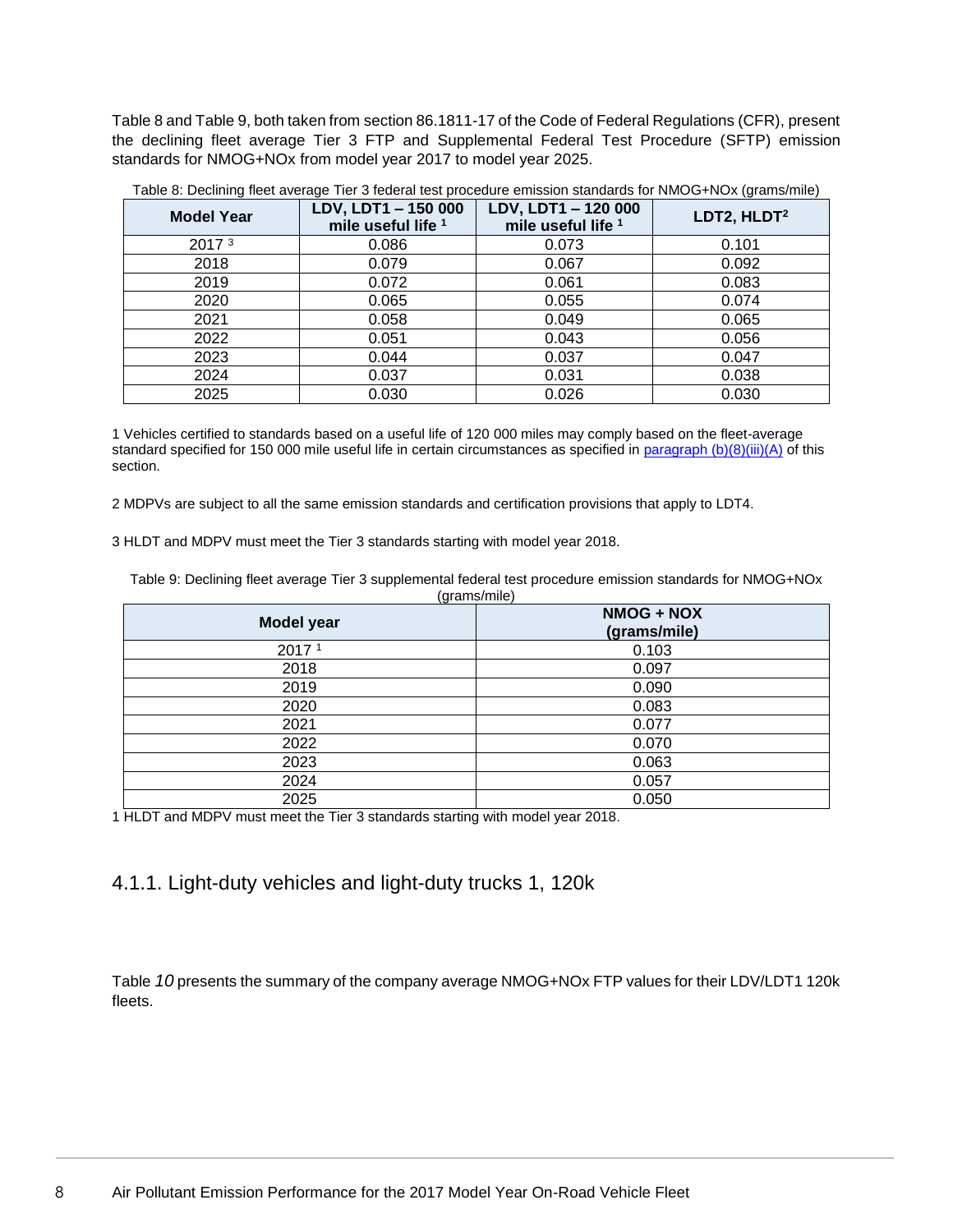<span id="page-12-0"></span>

| Table 10: Summary of company average NMOG+NOx federal test procedure values for the light-duty vehicle and |
|------------------------------------------------------------------------------------------------------------|
| light-duty truck 1, 120K fleet                                                                             |

| Company                             | Total number of<br>vehicles in fleet | <b>Fleet average</b><br><b>NMOG+NOx value</b><br>(grams/mile) | Total 2017 model<br>year credits <sup>7</sup> |
|-------------------------------------|--------------------------------------|---------------------------------------------------------------|-----------------------------------------------|
| Aston Martin Lagonda<br>Ltd.        | 28                                   | 0.125                                                         | 0                                             |
| <b>BMW Group Canada</b>             | 4 9 4 3                              | 0.125056                                                      | $-257$                                        |
| Jaguar Land Rover<br>Canada, ULC    | 316                                  | 0.125                                                         | $-17$                                         |
| Maserati North<br>America, Inc.     | 624                                  | 0.160                                                         | 0                                             |
| McLaren Automotive<br>Ltd.          | 112                                  | 0.125                                                         | 0                                             |
| Mercedes-Benz<br>Canada Inc.        | 2 3 1 9                              | 0.159331                                                      | $-200$                                        |
| Mitsubishi Motor Sales<br>of Canada | 8 2 7 9                              | 0.160                                                         | 0                                             |
| Porsche Cars Canada,<br>Ltd.        | 320                                  | 0.160                                                         | 0                                             |

[Table 11](#page-12-1) presents the summary of the company average NMOG+NOx SFTP values for their LDV/LDT1 120k fleets.

<span id="page-12-1"></span>

| Table 11: Summary of company average NMOG+NOx supplemental federal test procedure values for the light-duty |
|-------------------------------------------------------------------------------------------------------------|
| vehicle and light-duty truck 1, 120K fleet                                                                  |

| Company                             | Total number of<br>vehicles in fleet | <b>Fleet average</b><br>NMOG+NOx value<br>(grams/mile) | Total 2017 model<br>year credits |
|-------------------------------------|--------------------------------------|--------------------------------------------------------|----------------------------------|
| Aston Martin Lagonda<br>Ltd.        | 28                                   | 0.103                                                  | 0                                |
| <b>BMW Group Canada</b>             | 4 9 4 3                              | 0.162027                                               | $-292$                           |
| Jaguar Land Rover<br>Canada, ULC    | 316                                  | 0.09                                                   | 0                                |
| Maserati North<br>America, Inc.     | 624                                  | 0.100                                                  | 0                                |
| <b>McLaren Automotive</b><br>Ltd.   | 112                                  | 0.103                                                  | $\Omega$                         |
| Mercedes-Benz<br>Canada Inc.        | 2 3 1 9                              | 0.084652                                               | 43                               |
| Mitsubishi Motor Sales<br>of Canada | 8 2 7 9                              | 0.100                                                  | $\Omega$                         |
| Porsche Cars Canada,<br>Ltd.        | 320                                  | 0.100                                                  | 0                                |

<sup>7</sup> Negative totals represent a deficit.

 $\overline{\phantom{a}}$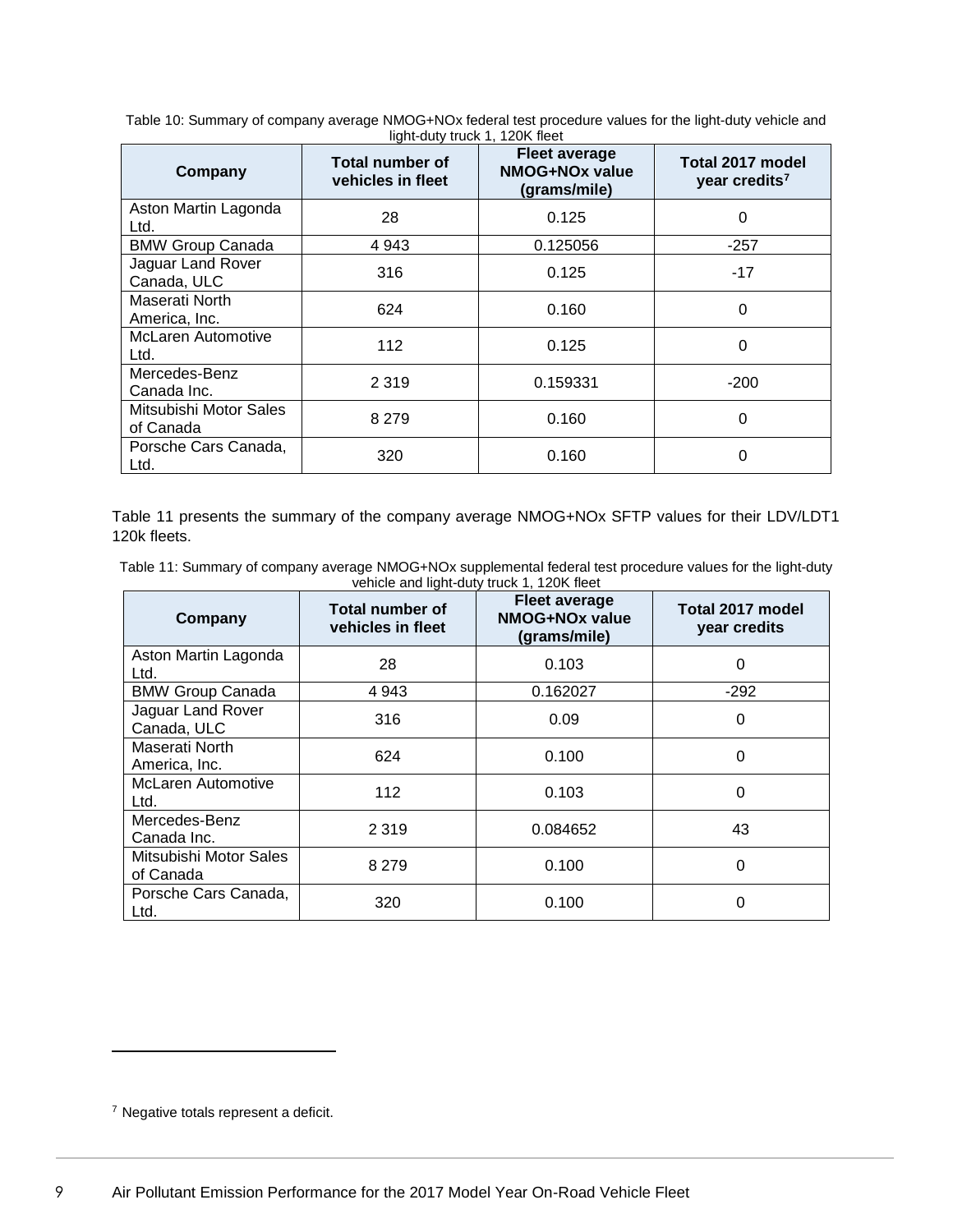#### <span id="page-13-0"></span>4.1.2. light-duty vehicles and light-duty trucks 1, 150k

[Table 12](#page-13-1) presents the summary of the company average NMOG+NOx FTP values for their LDV/LDT1 150k fleets.

| Company                               | <b>Total number of</b><br>vehicles in fleet | <b>Fleet average</b><br><b>NMOG+NOx value</b><br>(grams/mile) | Total 2017 model<br>year credits |
|---------------------------------------|---------------------------------------------|---------------------------------------------------------------|----------------------------------|
| Aston Martin Lagonda<br>Ltd.          | 54                                          | 0.125                                                         | $\Omega$                         |
| <b>BMW Group Canada</b>               | 20918                                       | 0.44076                                                       | 876                              |
| FCA Canada Inc.                       | 22 8 27                                     | 0.116179                                                      | $-689$                           |
| Ferrari North America,<br>Inc.        | 275                                         | 0.125                                                         | 0                                |
| Ford Motor Company<br>of Canada, Ltd. | 57 085                                      | 0.097460                                                      | $-628$                           |
| General Motors of<br>Canada Company   | 85 5 82                                     | 0.108613                                                      | $-1944$                          |
| Honda Canada Inc.                     | 172 813                                     | 0.103                                                         | 0                                |
| Hyundai Auto Canada<br>Corp.          | 172817                                      | 0.096384                                                      | 0                                |
| Jaguar Land Rover<br>Canada, ULC      | 2023                                        | 0.060459                                                      | 53                               |
| Kia Canada Inc.                       | 61 593                                      | 0.090477                                                      | $\Omega$                         |
| Mazda Canada Inc.                     | 35 684                                      | 0.063009                                                      | 820                              |
| Mercedes-Benz<br>Canada Inc.          | 20 049                                      | 0.071385                                                      | 293                              |
| Mitsubishi Motor Sales<br>of Canada   | 13 3 8 5                                    | 0.065555                                                      | 0                                |
| Nissan Canada Inc.                    | 88 876                                      | 0.081905                                                      | 0                                |
| Porsche Cars Canada,<br>Ltd.          | 2 0 3 7                                     | 0.134879                                                      | 0                                |
| Subaru Canada, Inc.                   | 24 546                                      | 0.096529                                                      | $\Omega$                         |
| Tesla Motors Canada<br>Inc.           | 3 4 8 3                                     | 0                                                             | 300                              |
| Toyota Canada Inc.                    | 89 327                                      | 0.088891                                                      | $\Omega$                         |
| Volkswagen Group<br>Canada            | 71 609                                      | 0.069003                                                      | 1 4 3 6                          |
| Volvo Cars of Canada<br>Corp.         | 1 3 3 1                                     | 0.127103                                                      | 0                                |

<span id="page-13-1"></span>Table 12: Summary of company average NMOG+NOx federal test procedure values for the light-duty vehicle and light-duty truck 1, 150K fleet

[Table 13](#page-14-0) presents the summary of the company average NMOG+NOx SFTP values for their LDV/LDT1 150k fleets.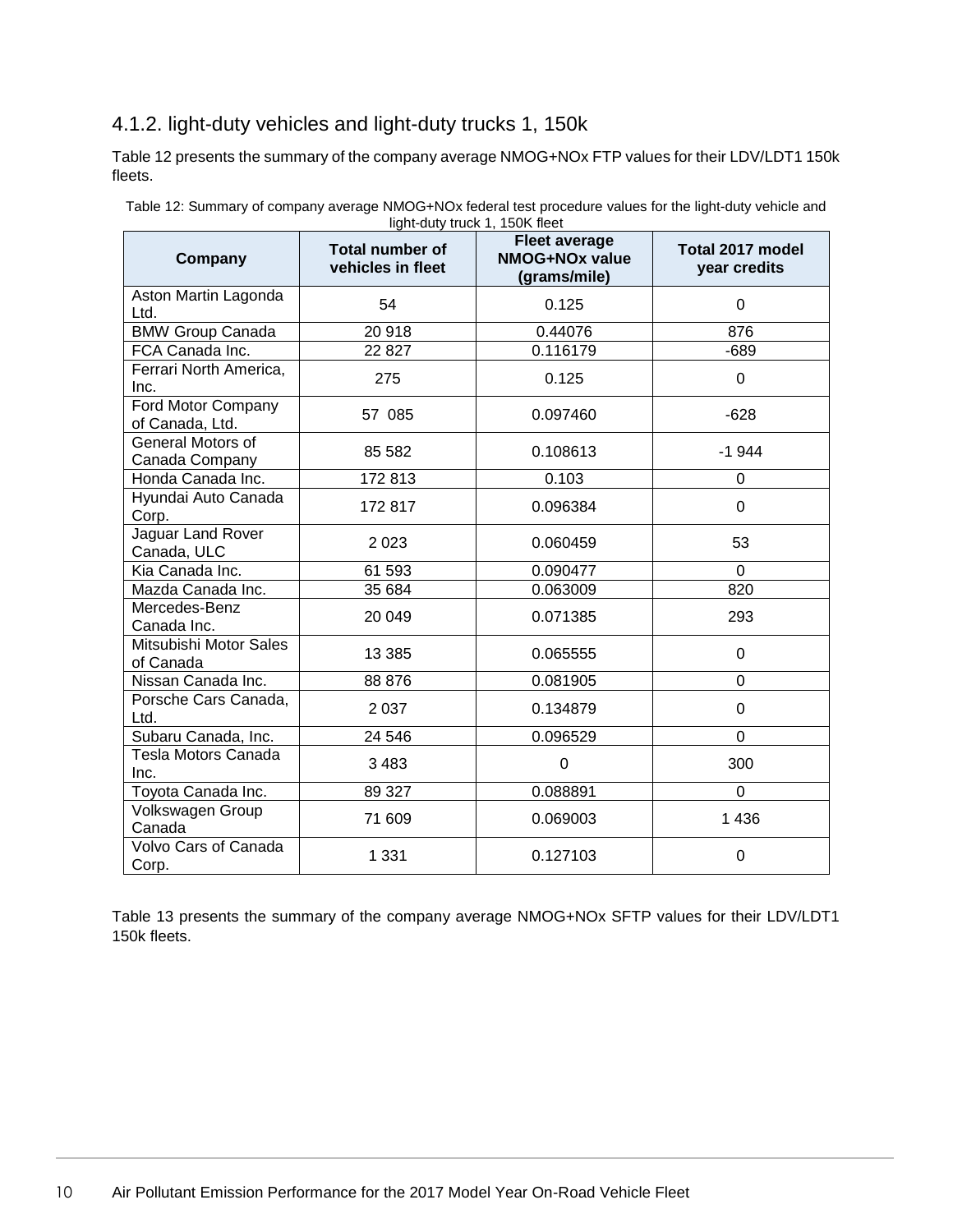| vorhold and light daty track it, room hoot |                                             |                                                               |                                  |  |
|--------------------------------------------|---------------------------------------------|---------------------------------------------------------------|----------------------------------|--|
| Company                                    | <b>Total number of</b><br>vehicles in fleet | <b>Fleet average</b><br><b>NMOG+NOx value</b><br>(grams/mile) | Total 2017 model<br>year credits |  |
| Aston Martin Lagonda<br>Ltd.               | 54                                          | 0.103                                                         | $\mathbf 0$                      |  |
| <b>BMW Group Canada</b>                    | 20918                                       | 0.059826                                                      | 903                              |  |
| FCA Canada Inc.                            | 22 8 27                                     | 0.087941                                                      | 344                              |  |
| Ferrari North America,<br>Inc.             | 275                                         | 0.125                                                         | 0                                |  |
| Ford Motor Company<br>of Canada, Ltd.      | 57 085                                      | 0.087074                                                      | 285                              |  |
| General Motors of<br>Canada Company        | 85 582                                      | 0.107076                                                      | $-352$                           |  |
| Honda Canada Inc.                          | 172813                                      | 0.091                                                         | 0                                |  |
| Hyundai Auto Canada<br>Corp.               | 172817                                      | 0.098827                                                      | $\mathbf 0$                      |  |
| Jaguar Land Rover<br>Canada, ULC           | 2023                                        | 0.103                                                         | 0                                |  |
| Kia Canada Inc.                            | 61 593                                      | 0.092465                                                      | $\overline{0}$                   |  |
| Mazda Canada Inc.                          | 35 684                                      | 0.058752                                                      | 1579                             |  |
| Mercedes-Benz<br>Canada Inc.               | 20 049                                      | 0.051304                                                      | 1 0 3 6                          |  |
| Mitsubishi Motor Sales<br>of Canada        | 13 3 8 5                                    | 0.099364                                                      | $\Omega$                         |  |
| Nissan Canada Inc.                         | 88 876                                      | 0.096173                                                      | $\mathbf 0$                      |  |
| Porsche Cars Canada,<br>Ltd.               | 2 0 3 7                                     | 0.110544                                                      | $\mathbf 0$                      |  |
| Subaru Canada, Inc.                        | 24 546                                      | 0.067296                                                      | $\mathbf 0$                      |  |
| Tesla Motors Canada<br>Inc.                | 3 4 8 3                                     | $\mathbf 0$                                                   | 359                              |  |
| Toyota Canada Inc.                         | 89 327                                      | 0.088891                                                      | $\Omega$                         |  |
| Volkswagen Group<br>Canada                 | 71 609                                      | 0.069003                                                      | 2 4 3 4                          |  |
| Volvo Cars of Canada<br>Corp.              | 1 3 3 1                                     | 0.101803                                                      | $\mathbf 0$                      |  |

<span id="page-14-0"></span>Table 13: Summary of company average NMOG+NOx supplemental federal test procedure values for the light-duty vehicle and light-duty truck 1, 150K fleet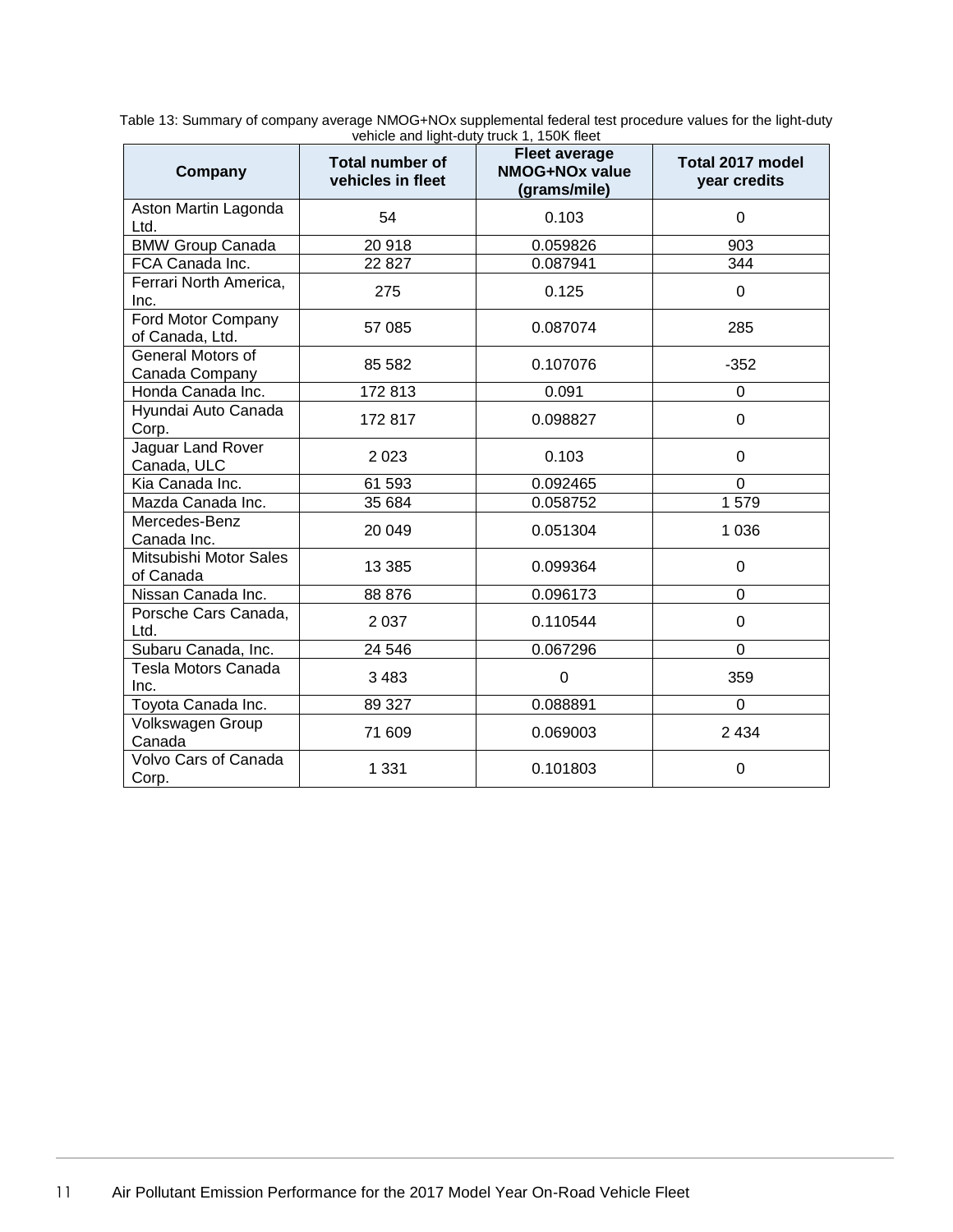#### <span id="page-15-0"></span>4.1.3. Light-duty trucks 2, heavy light-duty trucks, and medium-duty passenger vehicles

[Table 14](#page-15-1) presents the summary of the company average NMOG+NOx FTP values for their LDT2 fleets.

| Company                               | Total number of<br>vehicles in fleet | "y" aay wan, and modium day paccongor volume, room noon<br><b>Fleet average</b><br><b>NMOG+NOx value</b><br>(grams/mile) | Total 2017 model<br>year credits |
|---------------------------------------|--------------------------------------|--------------------------------------------------------------------------------------------------------------------------|----------------------------------|
| <b>BMW Group Canada</b>               | 9 0 9 0                              | 0.125                                                                                                                    | $-218$                           |
| FCA Canada Inc.                       | 52 863                               | 0.11                                                                                                                     | $-476$                           |
| Ford Motor Company<br>of Canada, Ltd. | 106 410                              | 0.098975                                                                                                                 | 215                              |
| General Motors of<br>Canada Company   | 50 946                               | 0.103104                                                                                                                 | $-107$                           |
| Honda Canada Inc.                     | 10800                                | 0.125                                                                                                                    | $\Omega$                         |
| Jaguar Land Rover<br>Canada, ULC      | 6857                                 | 0.038455                                                                                                                 | 344                              |
| Kia Canada Inc.                       | 6812                                 | 0.125                                                                                                                    | $\mathbf 0$                      |
| Mazda Canada Inc.                     | 23 4 28                              | 0.125                                                                                                                    | $-562$                           |
| Mercedes-Benz<br>Canada Inc.          | 10 407                               | 0.07                                                                                                                     | 323                              |
| Mitsubishi Motor Sales<br>of Canada   | 3 3 2 3                              | 0.07                                                                                                                     | $\Omega$                         |
| Nissan Canada Inc.                    | 53 0 20                              | 0.082577                                                                                                                 | $\Omega$                         |
| Porsche Cars Canada,<br>Ltd.          | 4712                                 | 0.160                                                                                                                    | 0                                |
| Subaru Canada, Inc.                   | 26 700                               | 0.114540                                                                                                                 | 0                                |
| Toyota Canada Inc.                    | 121 797                              | 0.091675                                                                                                                 | $\overline{0}$                   |
| Volkswagen Group<br>Canada            | 18 2 34                              | 0.125                                                                                                                    | $-438$                           |
| Volvo Cars of Canada<br>Corp.         | 2 2 8 9                              | 0.125                                                                                                                    | 0                                |

<span id="page-15-1"></span>Table 14: Summary of company average NMOG+NOx federal test procedure values for the light duty truck 2, heavy light-duty truck, and medium-duty passenger vehicle, 150K fleet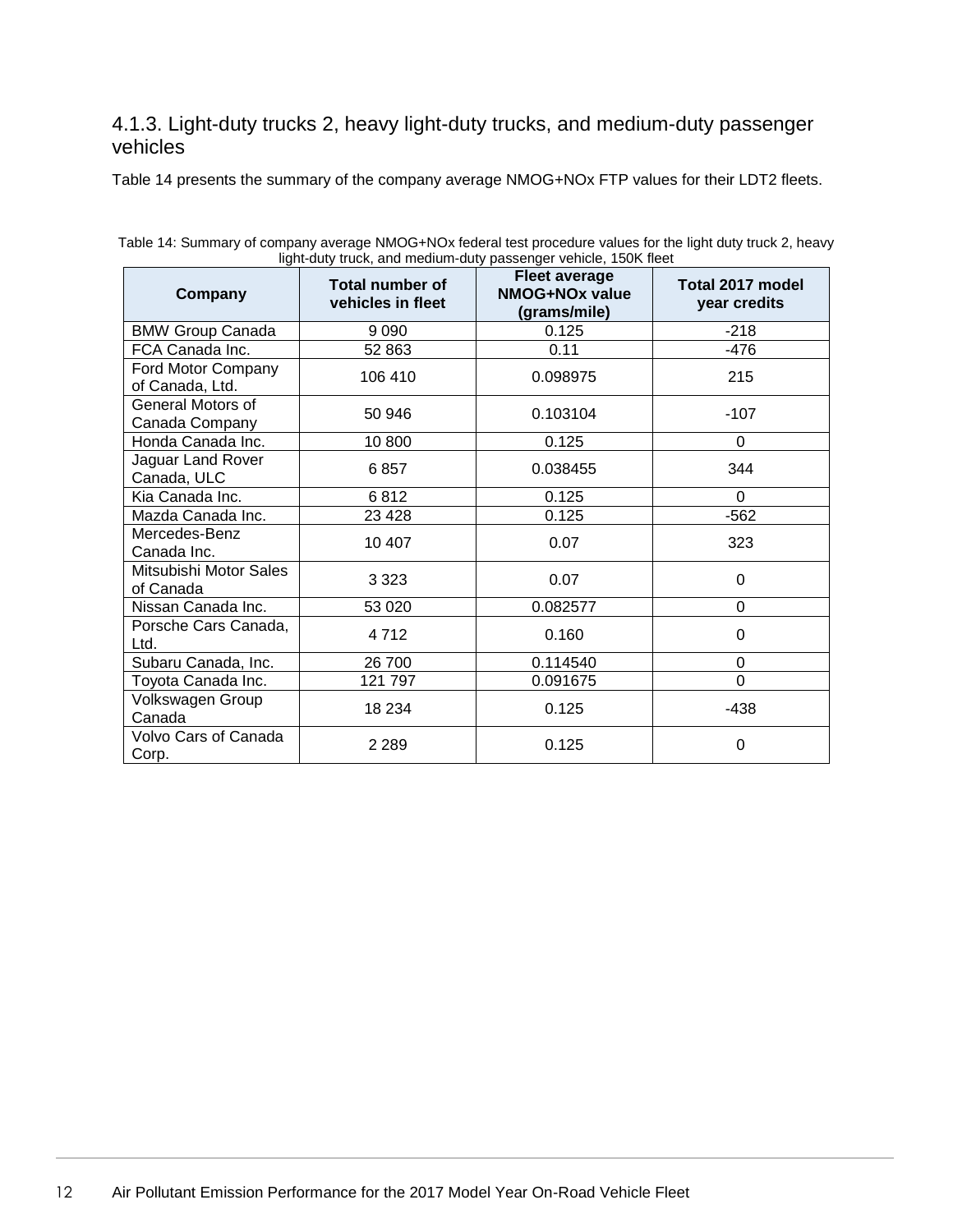[Table 15](#page-16-0) presents the summary of the company average NMOG+NOx SFTP values for their LDT2 fleets.

| Company                               | <b>Total number of</b><br>vehicles in fleet | <b>Fleet average</b><br>NMOG+NOx value<br>(grams/mile) | Total 2017 model<br>year credits |
|---------------------------------------|---------------------------------------------|--------------------------------------------------------|----------------------------------|
| <b>BMW Group Canada</b>               | 9 0 9 0                                     | 0.160055                                               | $-519$                           |
| FCA Canada Inc.                       | 52 863                                      | 0.101437                                               | 82                               |
| Ford Motor Company<br>of Canada, Ltd. | 106 410                                     | 0.093793                                               | 980                              |
| General Motors of<br>Canada Company   | 50 946                                      | 0.104772                                               | $-90$                            |
| Honda Canada Inc.                     | 10 800                                      | 0.100                                                  | 0                                |
| Jaguar Land Rover<br>Canada, ULC      | 6857                                        | 0.103                                                  | 0                                |
| Kia Canada Inc.                       | 6812                                        | 0.130                                                  | 0                                |
| Mazda Canada Inc.                     | 23 4 28                                     | 0.094291                                               | 204                              |
| Mercedes-Benz<br>Canada Inc.          | 10 407                                      | 0.050498                                               | 546                              |
| Mitsubishi Motor Sales<br>of Canada   | 3 3 2 3                                     | 0.100                                                  | $\Omega$                         |
| Nissan Canada Inc.                    | 53 0 20                                     | 0.097407                                               | 0                                |
| Porsche Cars Canada,<br>Ltd.          | 4712                                        | 0.100                                                  | 0                                |
| Subaru Canada, Inc.                   | 26 700                                      | 0.077700                                               | $\Omega$                         |
| Toyota Canada Inc.                    | 121 797                                     | 0.085020                                               | 0                                |
| Volkswagen Group<br>Canada            | 18 234                                      | 0.106531                                               | $-64$                            |
| Volvo Cars of Canada<br>Corp.         | 2 2 8 9                                     | 0.100                                                  | 0                                |

<span id="page-16-0"></span>

| Table 15: Summary of company average NMOG+NOx supplemental federal test procedure values for the light duty |
|-------------------------------------------------------------------------------------------------------------|
| truck 2, heavy light-duty truck, and medium-duty passenger vehicle, 150K fleet                              |

Average NMOG+NOx values above the applicable NMOG+NOx standards for a given fleet can be attributed to the following factors:

- 1. The company elects to exclude from mandatory compliance with the fleet average NMOG+NOx standard its group of U.S. certified vehicles that are sold in Canada and the U.S. This exclusion is allowed because the objective of the fleet averaging provisions is to achieve an overall Canadian vehicle fleet emission performance comparable to that of the U.S., while minimizing the regulatory burden on companies. An analysis conducted by Environment and Climate Change Canada indicated that, even under extreme scenarios, the variations between the Canadian and U.S. fleet averages are expected to be small.
- 2. The company made use of an interim provision allowing them to include their LDV/LDT1 120k mile useful life vehicles certified to bins greater than bin 70 in their LDV/LDT1 150k mile useful life fleet. This interim provision may be used through model year 2019. This allows their LDV/LDT1 120k vehicles to meet the less stringent standard of the LDV/LDT1 150k fleet.
- 3. The average NMOG+NOx value is above the NMOG+NOx standard for one of its fleets. A company can offset a deficit from one fleet with credits from another fleet within the same averaging set.
- 4. The average NMOG+NOx value is above the applicable standard. A company can offset a deficit in a subsequent model year.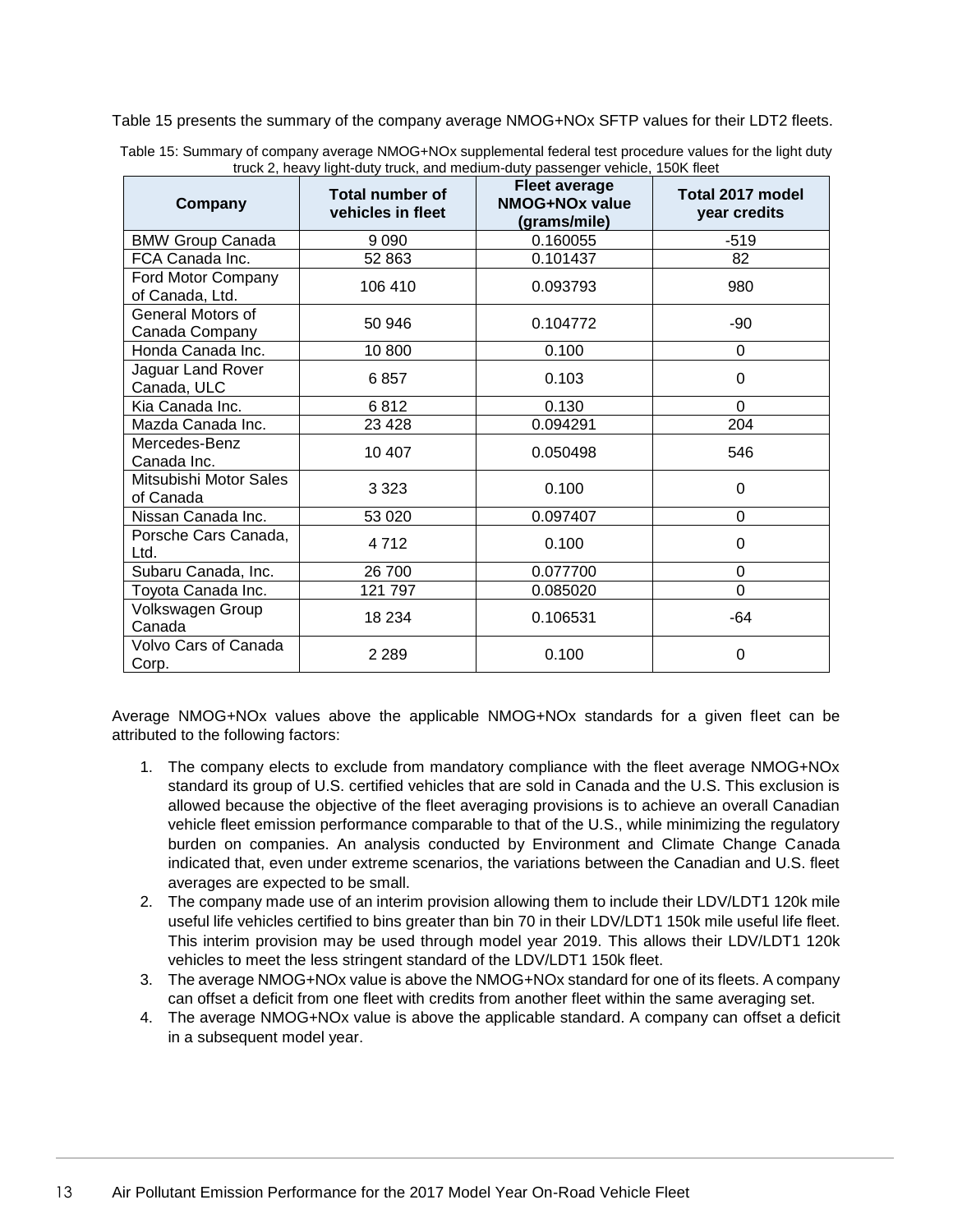#### <span id="page-17-0"></span>4.1.4. Early action credits

Early Action credits are earned over the 2015-2016 model years for a company's fleet of LDV/LDT1 vehicles and over the 2016-2017 model years for a company's fleet of LDT2/HLDT/MDPV vehicles if the respective NMOG+NOx fleet averages are below the 0.160 standard.

#### <span id="page-17-1"></span>4.1.5. Overall performance of Canadian fleets

[Figure 2](#page-17-3) shows the overall Canadian NMOG+NOx fleet averages from the 2015 to 2017 model year for the LDV/LDT1 and LDT2/HLDT/MDPV fleets.



<span id="page-17-3"></span>Figure 2: NMOG+NOx Fleet averages and standards

### <span id="page-17-2"></span>**4.2. FLEET AVERAGE COLD NMHC EMISSION PERFORMANCE**

This section describes the manufacturer's cold NMHC fleet average performance.

[Table 16](#page-18-1) presents the fleet average cold temperature NMHC exhaust emission standards.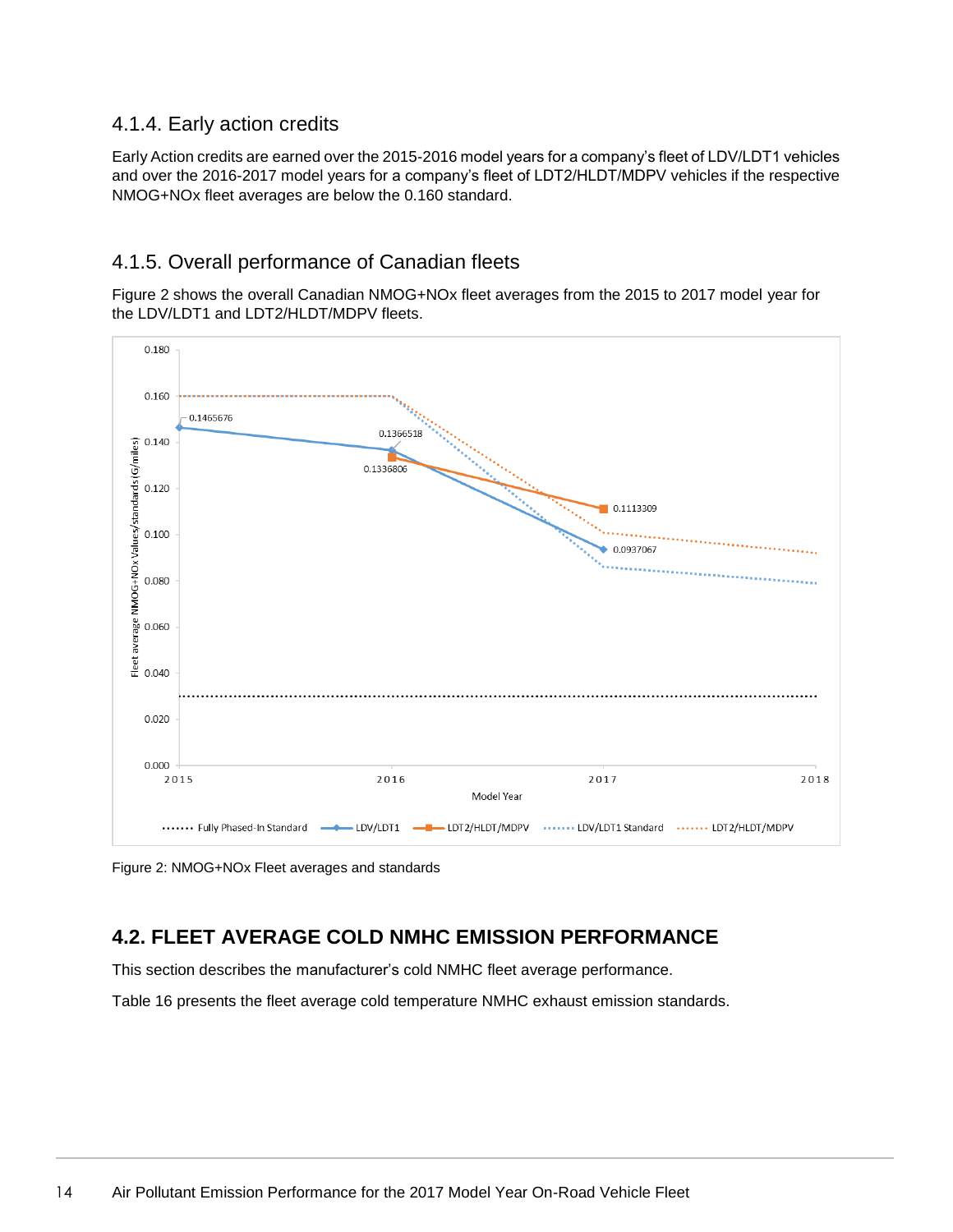<span id="page-18-1"></span>

| Vehicle weight category | Cold temperature NMHC sales- weighted<br>fleet average standard (grams/mile) |
|-------------------------|------------------------------------------------------------------------------|
| LDV and LLDT            | 0.3                                                                          |
| <b>HLDT</b>             | 0.5                                                                          |

Table 16: Fleet average cold temperature NMHC exhaust emission standards

#### <span id="page-18-0"></span>4.2.1. Light-duty vehicles and light light-duty trucks

[Table 17](#page-18-2) presents the summary of company average cold NMHC values for their LDV/LLDT fleets.

<span id="page-18-2"></span>

|  | Table 17: Summary of company average cold NMHC values for the light-duty vehicle and light light-duty truck fleet |  |  |
|--|-------------------------------------------------------------------------------------------------------------------|--|--|
|  |                                                                                                                   |  |  |
|  |                                                                                                                   |  |  |

| Company                      | <b>Total Number of</b><br><b>Vehicles in Fleet</b> | <b>Fleet Average</b><br><b>Cold NMHC</b> | <b>Total 2017 Model</b><br><b>Year Credits</b> |
|------------------------------|----------------------------------------------------|------------------------------------------|------------------------------------------------|
|                              |                                                    | Value                                    |                                                |
|                              |                                                    | (grams/mile)                             |                                                |
| Aston Martin Lagonda Ltd.    | 82                                                 | 0.3                                      | 0                                              |
| <b>BMW Group Canada</b>      | 34 404                                             | 0.3                                      | 0                                              |
| FCA Canada Inc.              | 75 690                                             | 0.3                                      | 0                                              |
| Ferrari North America, Inc.  | 275                                                | 0.3                                      | $\overline{0}$                                 |
| Ford Motor Company of        | 162 973                                            | 0.3                                      | $\Omega$                                       |
| Canada, Ltd.                 |                                                    |                                          |                                                |
| General Motors of Canada     | 131 579                                            | 0.3                                      | $\Omega$                                       |
| Company                      |                                                    |                                          |                                                |
| Honda Canada Inc.            | 183 613                                            | 0.3                                      | 0                                              |
| Hyundai Auto Canada Corp.    | 172 162                                            | 0.3                                      | 0                                              |
| Jaguar Land Rover Canada,    | 8 2 7 6                                            | 0.3                                      | $\Omega$                                       |
| <b>ULC</b>                   |                                                    |                                          |                                                |
| Kia Canada Inc.              | 67928                                              | 0.3                                      | 0                                              |
| Maserati North America, Inc. | 624                                                | 0.4                                      | 0                                              |
| Mazda Canada Inc.            | 59 112                                             | 0.3                                      | 0                                              |
| McLaren Automotive Ltd.      | 112                                                | 0.3                                      | 0                                              |
| Mercedes-Benz Canada Inc.    | 32 669                                             | 0.3                                      | 0                                              |
| Mitsubishi Motor Sales of    | 24 902                                             | 0.3                                      | $\overline{0}$                                 |
| Canada                       |                                                    |                                          |                                                |
| Nissan Canada Inc.           | 141 012                                            | 0.3                                      | 0                                              |
| Porsche Cars Canada, Ltd.    | 7 069                                              | 0.3                                      | $\overline{0}$                                 |
| Subaru Canada, Inc.          | 51 246                                             | 0.3                                      | 0                                              |
| Toyota Canada Inc.           | 211 124                                            | 0.3                                      | $\overline{0}$                                 |
| Volkswagen Group Canada      | 89 138                                             | 0.3                                      | 0                                              |
| Volvo Cars of Canada Corp.   | 3620                                               | 0.3                                      | 0                                              |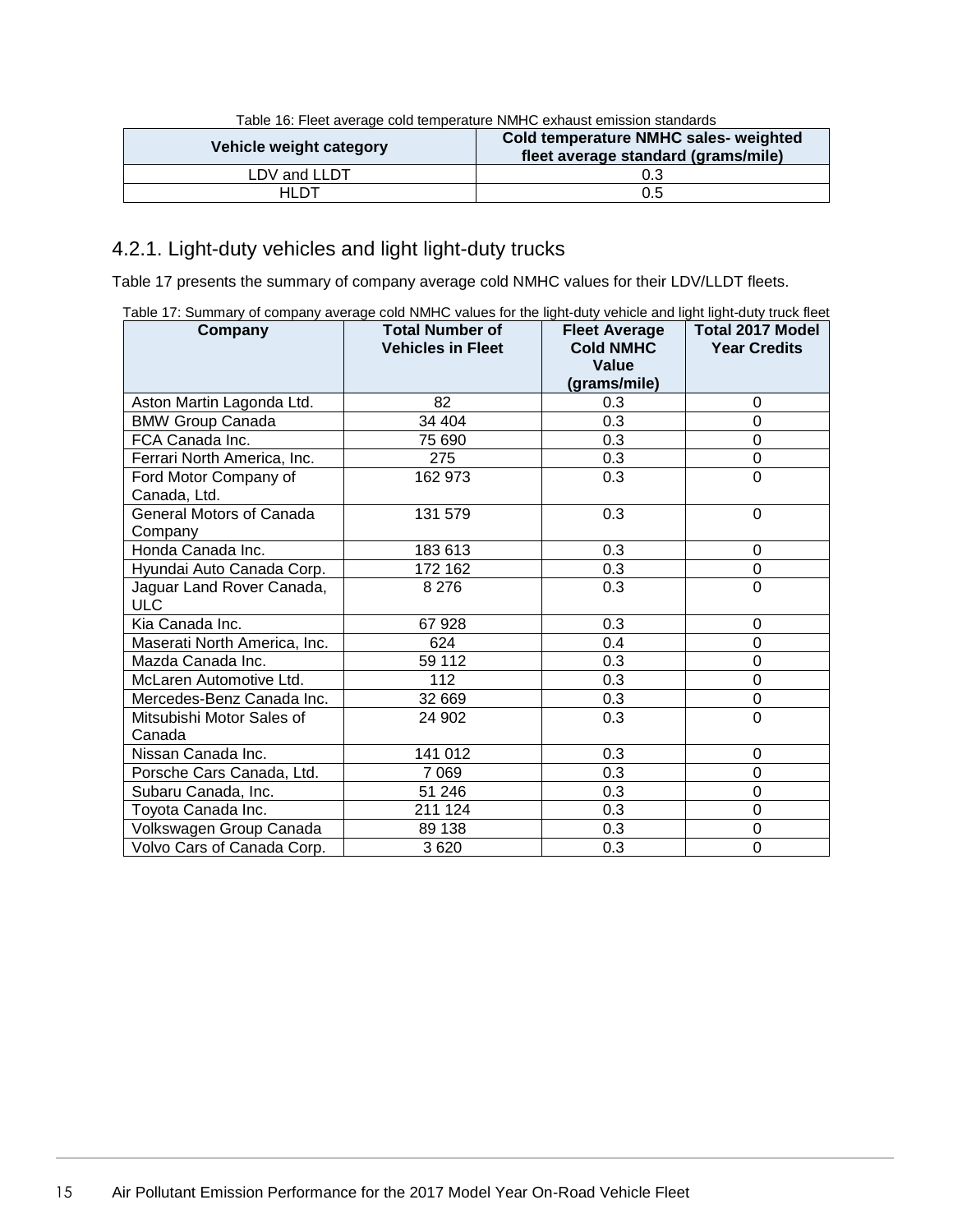#### <span id="page-19-0"></span>4.2.2. Heavy light-duty trucks and medium-duty passenger vehicles

[Table 18](#page-19-2) presents the summary of company average cold NMHC values for their HLDT/MDPV fleets.

<span id="page-19-2"></span>

| Company                               | Total number of<br>vehicles in fleet | passongor volnois noot<br>Fleet average cold<br><b>NMHC value</b><br>(grams/mile) | Total 2017 model<br>year credits |
|---------------------------------------|--------------------------------------|-----------------------------------------------------------------------------------|----------------------------------|
| <b>BMW Group Canada</b>               | 6777                                 | 0.5                                                                               | 0                                |
| FCA Canada Inc.                       | 184 172                              | 0.4                                                                               | 18 4 22                          |
| Ford Motor Company<br>of Canada, Ltd. | 116889                               | 0.4                                                                               | 11 689                           |
| General Motors of<br>Canada Company   | 133 811                              | 0.4                                                                               | 13 3 8 1                         |
| Honda Canada Inc.                     | 10 950                               | 0.4                                                                               | 0                                |
| Jaguar Land Rover<br>Canada, ULC      | 3 0 3 9                              | 0.4                                                                               | 304                              |
| Mercedes-Benz<br>Canada Inc.          | 11 964                               | 0.6                                                                               | $\mathbf 0$                      |
| Nissan Canada Inc.                    | 7 4 0 3                              | 0.5                                                                               | 0                                |
| Porsche Cars Canada,<br>Ltd.          | 2 1 1 7                              | 0.5                                                                               | 0                                |
| Toyota Canada Inc.                    | 18863                                | 0.5                                                                               | 0                                |
| Volkswagen Group<br>Canada            | 9 0 3 5                              | 0.4                                                                               | 904                              |
| Volvo Cars of Canada<br>Corp.         | 2719                                 | 0.5                                                                               | 0                                |

Table 18: Summary of company average cold NMHC values for the heavy light-duty truck and medium duty passenger vehicle fleet

#### <span id="page-19-1"></span>**4.3. FLEET AVERAGE EVAP EMISSION PERFORMANCE**

This section describes the manufacturers EVAP fleet average performance.

[Table 19](#page-19-3) presents the fleet average EVAP emission standards.

<span id="page-19-3"></span>

| Table 19. Tiel o uluffiai piùs fiùi suan emission siamuarus in gràms per test |                                         |  |  |
|-------------------------------------------------------------------------------|-----------------------------------------|--|--|
| Vehicle category                                                              | Low-altitude conditions - fleet average |  |  |
| LDV. LDT1                                                                     | 0.3                                     |  |  |
| פדח ו                                                                         | 0.4                                     |  |  |
| HLDT                                                                          | 0.5                                     |  |  |
| HDV                                                                           | 0.6                                     |  |  |

Table 19: Tier 3 diurnal plus hot soak emission standards in grams per test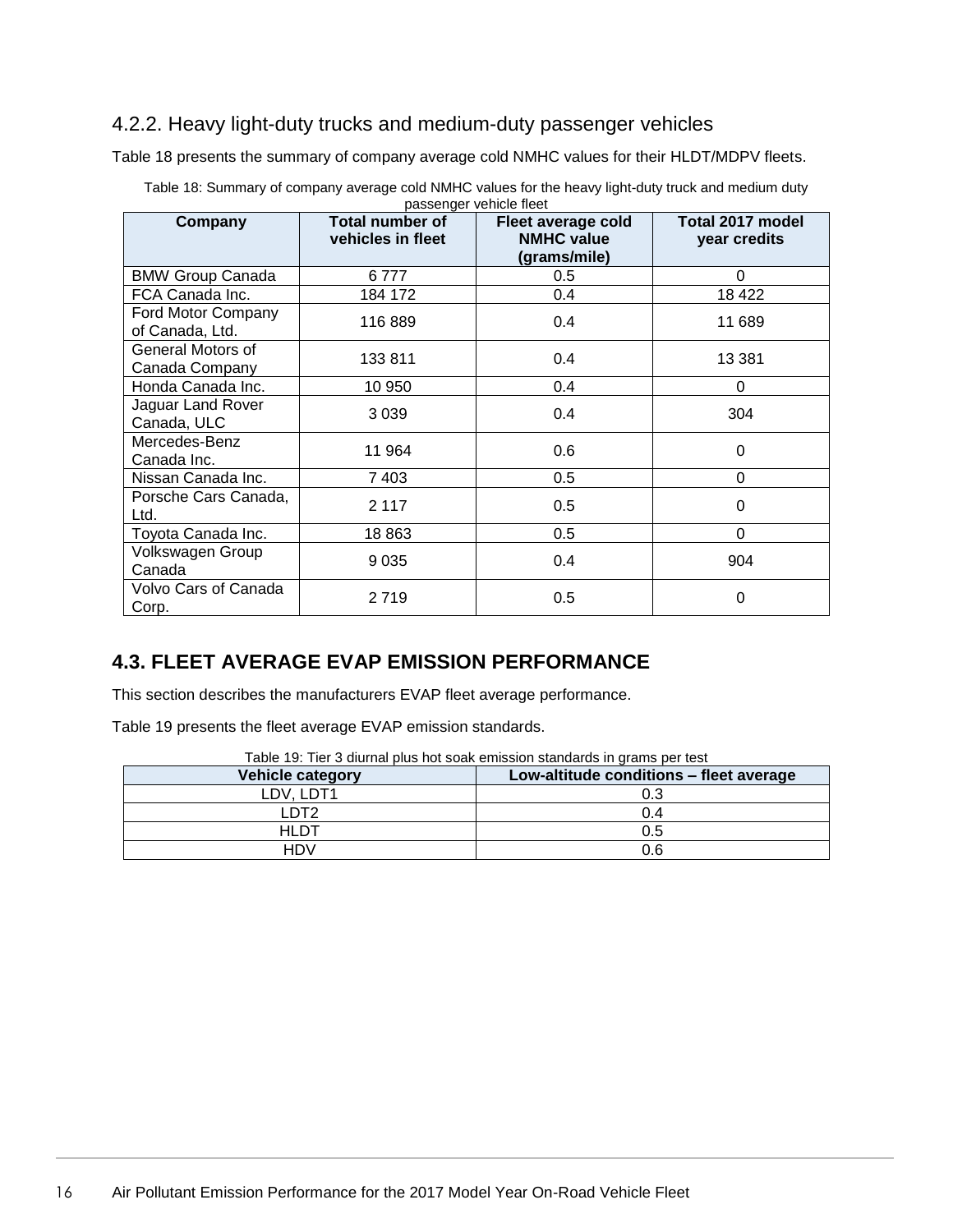#### <span id="page-20-0"></span>4.3.1. Light-duty vehicles and light-duty trucks 1

[Table 20](#page-20-3) presents the summary of company average EVAP values for their LDV/LDT1 fleets.

| Company                               | <b>Total number of</b><br>vehicles in fleet | <b>Fleet average EVAP</b><br>value (grams/mile) | Total 2017 model<br>year credits |
|---------------------------------------|---------------------------------------------|-------------------------------------------------|----------------------------------|
| <b>BMW Group Canada</b>               | 21 0 72                                     | 0.3                                             |                                  |
| FCA Canada Inc.                       | 600                                         | 0.4                                             |                                  |
| Ford Motor Company of<br>Canada, Ltd. | 15 5 15                                     | 0.3                                             | 0                                |
| Honda Canada Inc.                     | 116 070                                     | 0.3                                             | 0                                |
| Hyundai Auto Canada Corp.             | 117 266                                     | 0.3                                             | 0                                |
| Jaguar Land Rover Canada,<br>ULC.     | 1 549                                       | 0.3                                             | 0                                |
| Kia Canada Inc.                       | 23 305                                      | 0.3                                             | 0                                |
| Mazda Canada Inc.                     | 23 2 85                                     | 0.3                                             | 0                                |
| McLaren Automotive Ltd.               | 112                                         | 0.3                                             | $\Omega$                         |
| Mercedes-Benz Canada Inc.             | 6834                                        | 0.3                                             | ი                                |
| Mitsubishi Motor Sales of<br>Canada   | 2850                                        | 0.3                                             | 0                                |
| Nissan Canada Inc.                    | 12 3 21                                     | 0.3                                             | $\Omega$                         |
| Porsche Cars Canada, Ltd.             | 382                                         | 0.3                                             | 0                                |
| Subaru Canada, Inc.                   | 9 2 4 2                                     | 0.3                                             | 0                                |
| Toyota Canada Inc.                    | 8 0 3 2                                     | 0.3                                             | 0                                |
| Volkswagen Group Canada               | 14 592                                      | 0.3                                             | 0                                |
| Volvo Cars of Canada Corp.            | 691                                         | 0.3                                             | 0                                |

<span id="page-20-3"></span>Table 20: Summary of company average EVAP values for the light-duty vehicle and light duty truck 1 fleet

#### <span id="page-20-1"></span>4.3.2. Light-duty trucks 2

[Table 21](#page-20-4) presents the summary of company average EVAP values for their LDT2 fleets.

<span id="page-20-4"></span>

| Table 21: Summary of company average EVAP values fro the light-duty truck 2 fleet |                                      |                                                 |                                  |  |  |  |
|-----------------------------------------------------------------------------------|--------------------------------------|-------------------------------------------------|----------------------------------|--|--|--|
| Company                                                                           | Total number of<br>vehicles in fleet | <b>Fleet average EVAP</b><br>value (grams/mile) | Total 2017 model<br>year credits |  |  |  |
| FCA Canada Inc.                                                                   | 3 3 7 8                              | 0.4                                             | 0                                |  |  |  |
| Ford Motor Company of<br>Canada, Ltd.                                             | 83 5 29                              | 0.4                                             | 0                                |  |  |  |
| General Motors of Canada<br>Company                                               | 12 2 8 8                             | 0.4                                             | 0                                |  |  |  |
| Jaguar Land Rover Canada,<br><b>ULC</b>                                           | 6411                                 | 0.4                                             | 0                                |  |  |  |
| Mazda Canada Inc.                                                                 | 20 077                               | 0.3                                             | 2 0 0 8                          |  |  |  |
| Mercedes-Benz Canada Inc.                                                         | 1 357                                | 0.3                                             | 136                              |  |  |  |
| Subaru Canada, Inc.                                                               | 196                                  | 0.3                                             | O                                |  |  |  |
| Toyota Canada Inc.                                                                | 44 622                               | 0.4                                             | 0                                |  |  |  |
| Volvo Cars of Canada Corp.                                                        | 220                                  | 0.3                                             | 0                                |  |  |  |

#### <span id="page-20-2"></span>**4.4. PM AND EVAP PHASE-IN PERFORMANCE**

For the 2017 model year, 20% of a company's fleet of vehicles must meet the Tier 3 PM standards and 40% must meet the Tier 3 EVAP standards. All companies met these requirements.